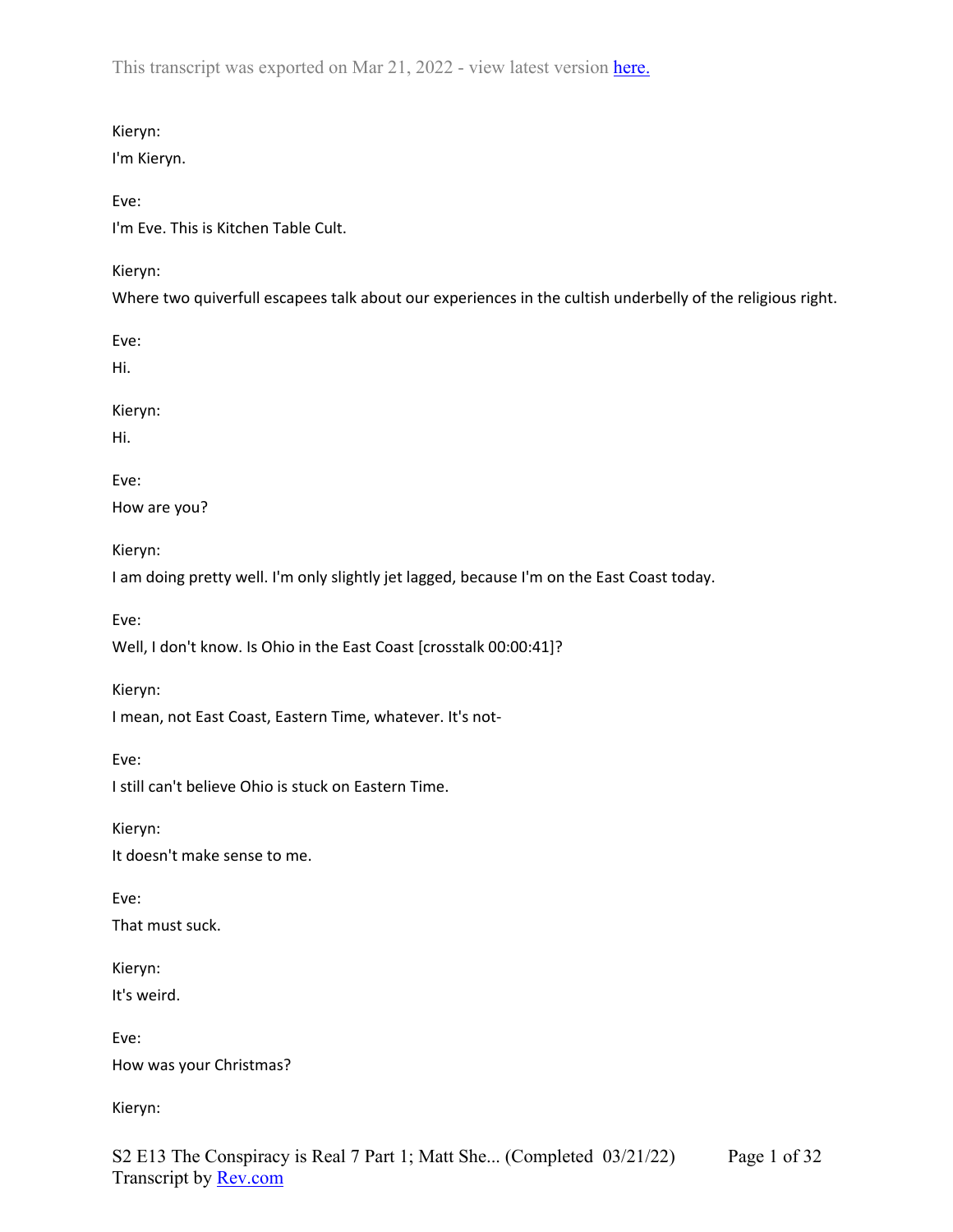I spent most of it packing, because I had a red eye at midnight on Christmas. So it was fine. I dropped off my cat with a friend the day before, which was sad because now I miss my cat. How was your holiday?

#### Eve:

To our listeners, if you don't deal with descriptions of vomiting, please just skip the next 10 seconds. So I had norovirus and I haven't been that sick since, maybe it was food poisoning. Either way, I was sick for two and a half days and the worst of it was Christmas Eve, middle of the night. Well, actually early Christmas morning. I was doing that thing where you're sitting on the toilet trying to aim for the bathtub, because it's coming out of both ends.

Kieryn:

That's the worst.

Eve:

I haven't had that happen since Peace Corps. When I got super bad food poisoning from some old meat at a guesting, is what they call a party. I came back to my host family's house the next morning and was so sick that I was puking in the yard and then running to the outhouse. It was just so bad. So it's been almost four years since I've been this ill, so that's nice.

Kieryn:

Yeah. That's a good span of time.

Eve:

It's a good span of time. Yeah. So slowly on the mend, finally.

Kieryn:

Yay, that's good.

Eve:

So it was actually pretty quiet. So Christmas day I was just mostly resting and I watched all of The Witcher and drank tea and laid in bed.

Kieryn:

Smart. Good decisions.

Eve:

It's good. Warning, The Witcher is super ableist.

Kieryn:

That's what I heard. I really wanted to watch it and then everyone is like, "Oh my God, it's ableist." I'm like, "Mmm."

Eve: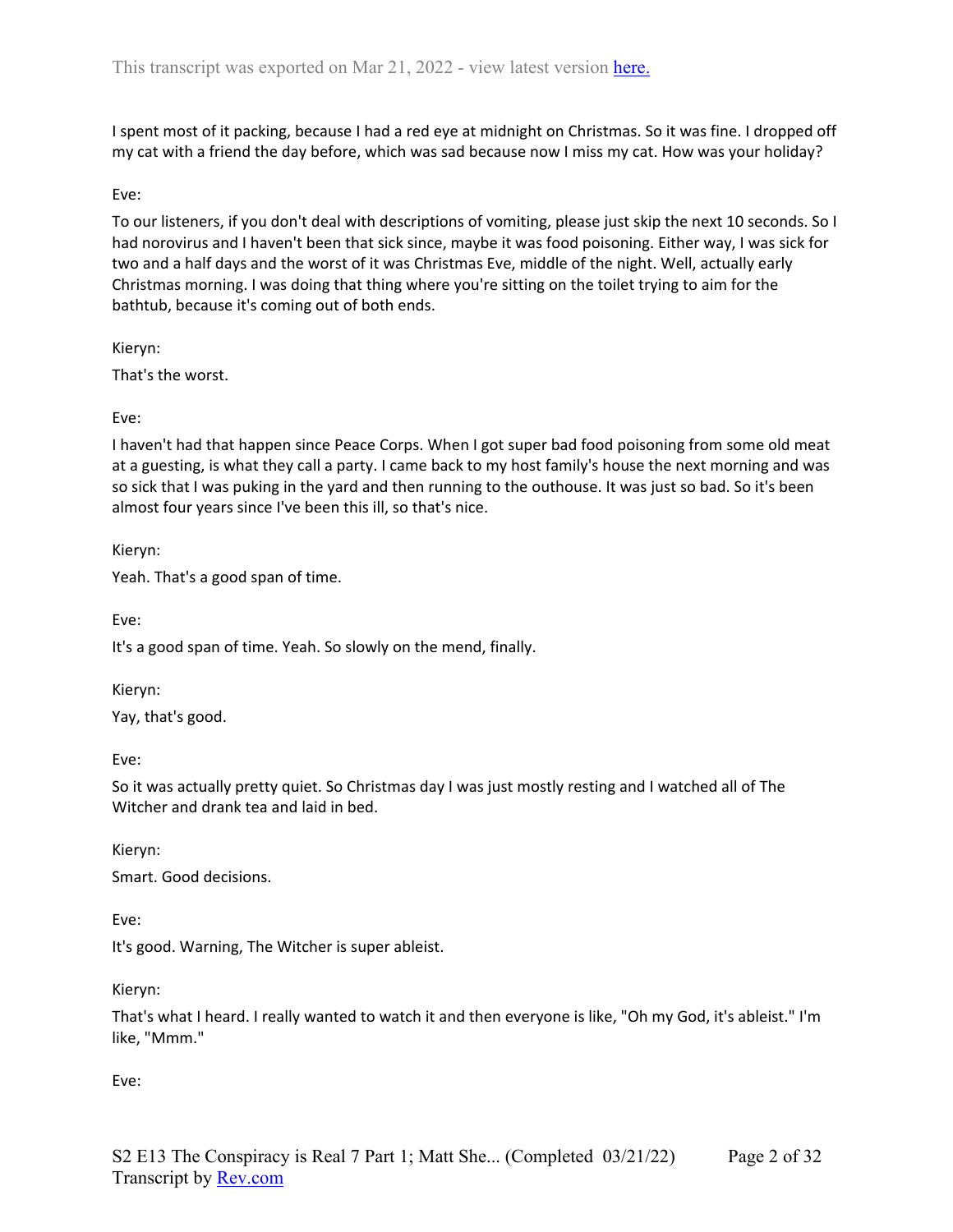It's a really good story, but it's predicated on, the disabled character can't succeed at her future until she's fixed.

Kieryn:

That's bullshit.

Eve:

She's evil and it's because she was disabled, that's a whole other thing.

Kieryn:

Of course.

Eve:

It's complicated. If you can set that aside, it's mostly good, but whatever.

Kieryn: Speaking of-

Eve: Good sickbed watching.

Kieryn:

Yeah.

Eve: Speaking of-

Kieryn: Speaking of terrible things-

Eve:

Our transitions are getting worse and worse. Speaking of terrible things, have you heard of Matt Shea?

Kieryn:

I hadn't heard of him until recently and then I did a lot of internet digging and I feel like we're on a theme of cult followers/leaders this month, because what the hell.

Eve:

I mean, isn't that what we always talk about?

Kieryn:

I mean, it is. It's in the name of our podcast.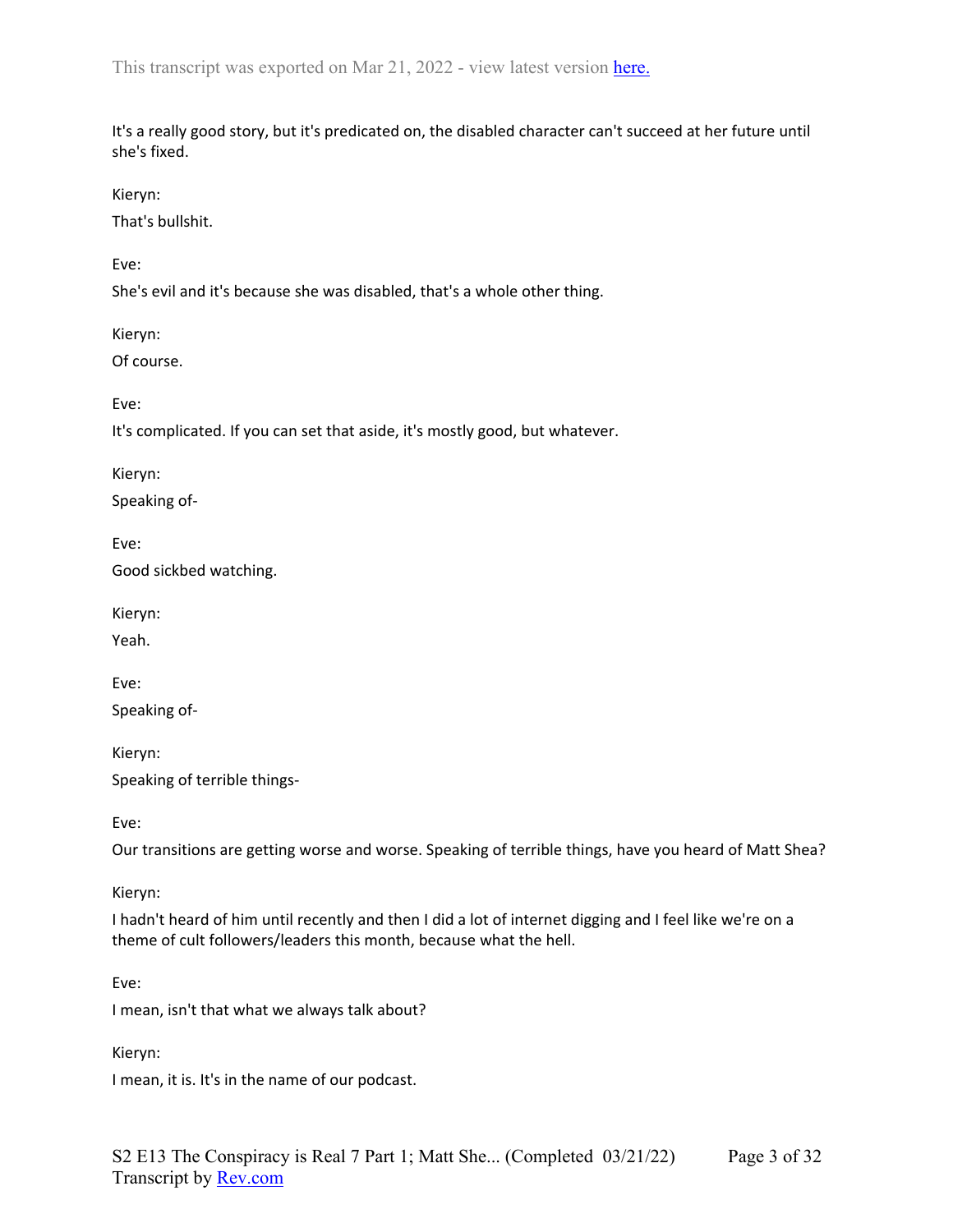Eve:

So we were digging through this and every article on this guy just has all of these dog whistles, all these phrases that are indicative of hardcore white supremacy politics and hardcore Christian theocracy tied to the KKK kind of-

Kieryn:

Yeah. There's no mask, it's not not hiding, it's just there.

Eve:

It's not clean and simple KKK, it's diluted and niche concentration with weird, weird, weird ideology, it's not simple.

Kieryn:

No.

Eve:

It's redirected and it's very strange.

Kieryn:

Yeah. His whole thing is, he is very much-

Eve:

Wait, wait. Who is he first?

Kieryn:

He's a representative in the fourth district, in the Washington State House.

Eve:

Right. He's in the middle of his sixth term, his district is this straight right up the middle of Washington state and a little to the eastern side, but not totally all the way. His district has been red, red, red, red, forever. It's not one of those districts that voted for Obama and then Trump, it's-

Kieryn:

It's solidly red.

Eve: We're only red.

Kieryn:

Yeah. Which is the weird thing about the eastern side of Washington state honestly, it's so, so red.

Eve:

Well, I mean, like Northern California-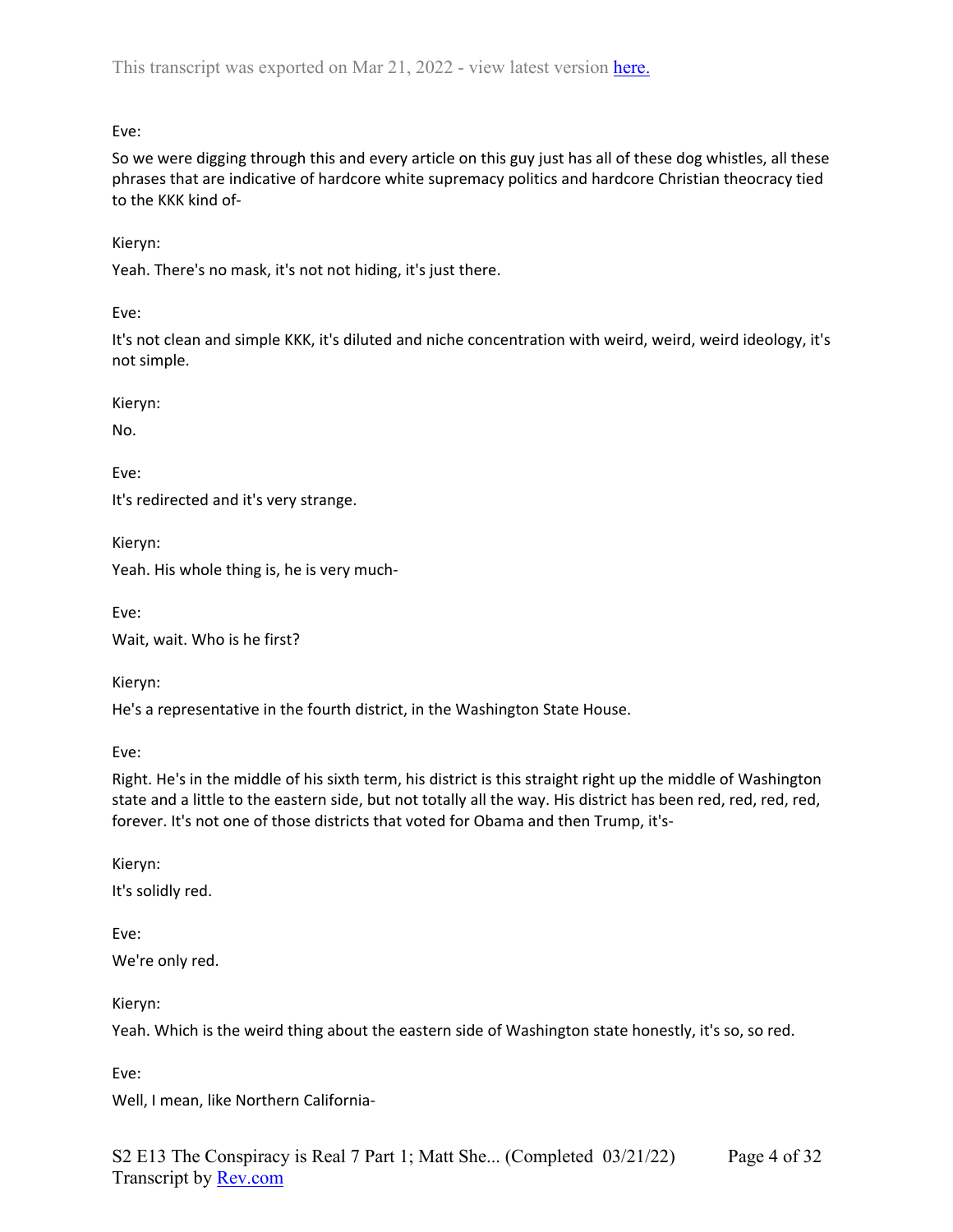# Kieryn:

Anywhere that isn't a city.

# Eve:

Rural Northern California and rural Oregon, we run into this all through there. That brings me to the Redoubt Movement, which I think predicates all of us, so we got to talk about that. I remember hearing about the Redoubt Movement when I was a teen blogger.

Kieryn:

Yeah. It sounded familiar, but I couldn't remember why.

Eve:

I feel some of our revolution people were Redoubters.

#### Kieryn:

I'm sure.

Eve:

I feel that was a forum topic. So how would you define Redoubt?

#### Kieryn:

Well, in this context it's a metaphor for having a defensive position and fortification with you and your like-minded friends, to prepare for the culture war and learn how to do all the things, like I don't know, militia training.

### Eve:

So the word itself implies these earthen fortifications that you throw up for a siege. The actual term specifically refers to this concept of the Pacific Northwest, the rural Pacific Northwest area being this space that would be safe to survive global apocalypse. So people who are hardcore preppers, usually Christian theocratic hardcore preppers have been moving there over the last decade-ish. I think it started in 2008, 2007, somewhere in that and getting themselves set up. I mean, I don't know if we've really gotten into the homesteading movement, we've directly-

Kieryn:

Yeah. We've mentioned it, but we haven't gotten a whole ton into it.

Eve:

This is like that on steroids. So there's a lot of people who moved there and taught themselves how to ranch or farm and have been training with arms and stockpiling arms, and food, and supplies. Just setting themselves up for when nuclear apocalypse hits us, we're going to be safe here and will survive. Which I think is ridiculous, because you're going to prolong, prolong your suffering for two months.

### Kieryn:

Right. Yeah. Then you will be the fallout ghoul and no one wants that.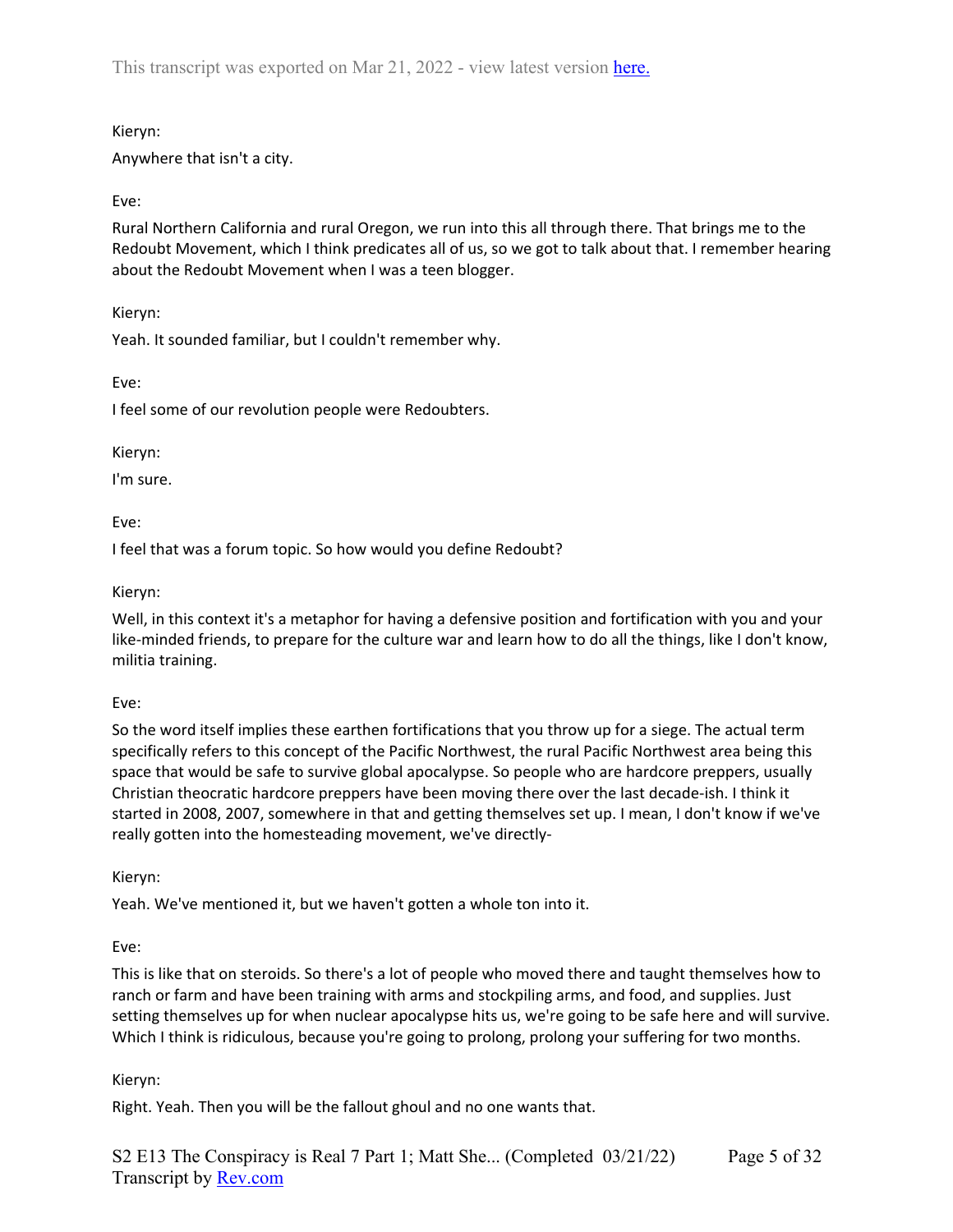Eve:

In the zombie apocalypse, you are the zombie.

Kieryn:

Right. Exactly.

Eve:

It's actually kind of interesting, because there's been some studies into where a lot of the nuclear targets would be from, I don't know, Asia and it's in that region. It's entirely in that region.

Kieryn:

Entirely the West Coast.

#### Eve:

So they're definitely not as smart as they think they are. But when you hear about the Bundy family, Cliven Bundy and company, that's what you should be thinking of when you think of the Redoubt Movement.

### Kieryn:

Well, also Matt Shea, who has just gone out whenever the Bundy's have standoffs with the Bureau of Land Management and has been like, "No, the FBI and the BLM is so bad, because these people just don't want to pay their taxes and that doesn't mean their property should be seized."

Eve:

Which gets us to his theology, but that's all theological based argumentation. But for quick pause, in this episode, when we say the BLM, we're going to be referring to the Bureau of Land Management, not Black Lives Matter.

Kieryn:

Right.

Eve:

Which is key for understanding this whole thing.

Kieryn:

Yeah. Two very different things.

Eve:

God, where to start? I'm like, there's so much.

Kieryn:

This is the problem.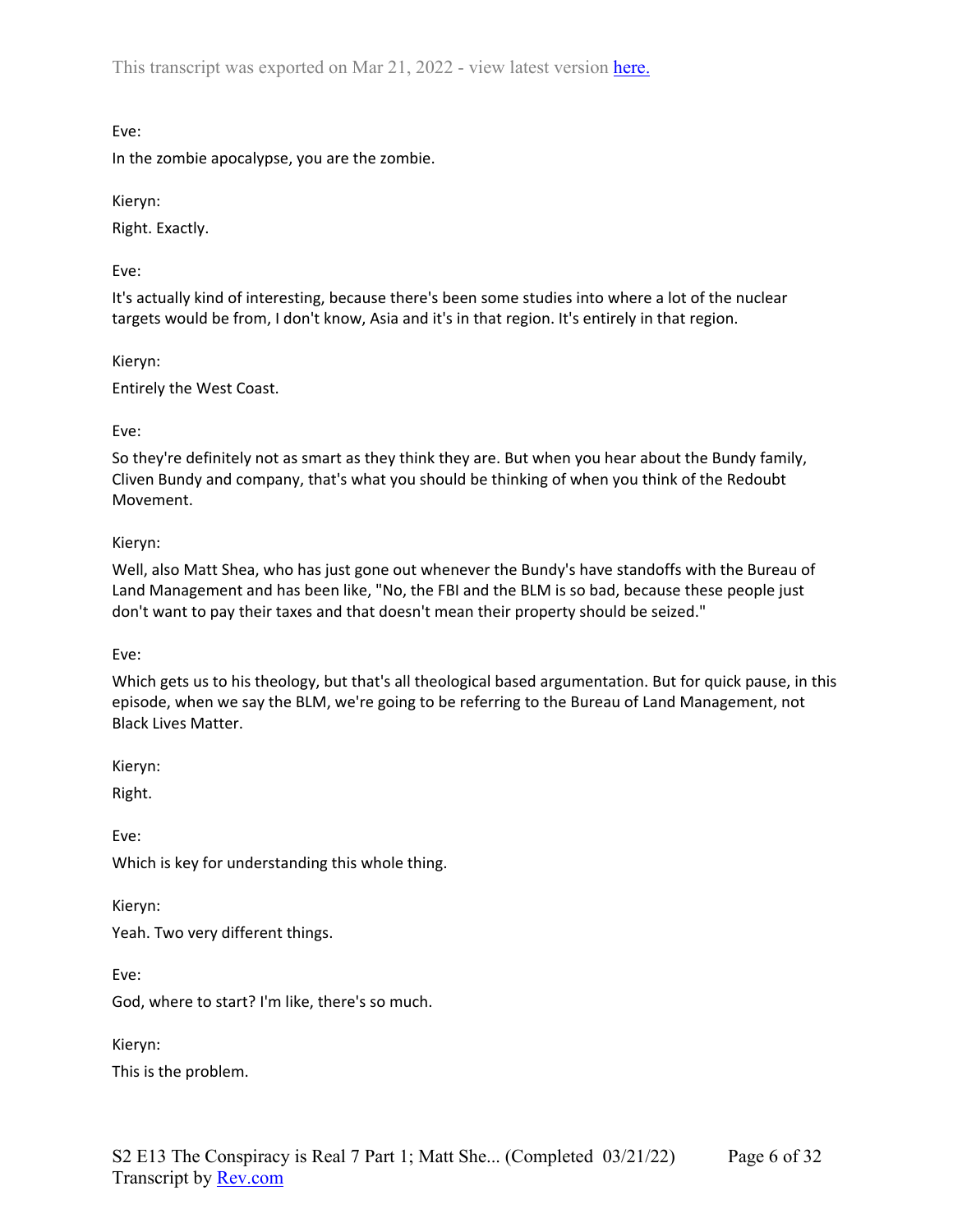Eve:

So recently Matt Shea has been making headlines, because there's a four page document, it's an outline of what appears to be a sermon that got released recently or leaked to the media perhaps, is a better term for it and it's called... What is the specific title?

# Kieryn:

The Biblical Basis for War.

Eve:

The Biblical Basis for War and what is this restoration document that's paired with it? So that's an eight page-

Kieryn:

That's the thing that comes right after you establish the war. It's for how you-

Eve:

How you rebuild society.

Kieryn:

How you rebuild life after you win the war.

Eve:

So four pages for destruction of society, eight pages for the restoration of society. It's a pretty detailed fucking plan. There's also this 108 page report that got released, it's an independent report commissioned by the Washington State House of Representatives. Started in July and it was just a fact finding mission to kind of discover what the fuck his affiliations are, what he's been doing. To see if there's a credible basis to call him a domestic terrorist or inciting domestic terrorism. In this 108 page report, they basically conclude, yeah, there's a pretty good basis for that. So the coincidence of these things coming out around the same time is pretty interesting and there's authorities in Oregon are basically saying, "Yeah, we could probably prosecute him on these terms."

Kieryn:

Washington?

Eve:

Yes.

Kieryn:

He hasn't hidden it, he hasn't been shy about it. He's been very vocal about all of his beliefs really.

Eve:

Right. Now of course, on Facebook he's he's taking the Trump stance of like, "Well, this is not an authorized investigation, because it's a private company. They don't represent the government, they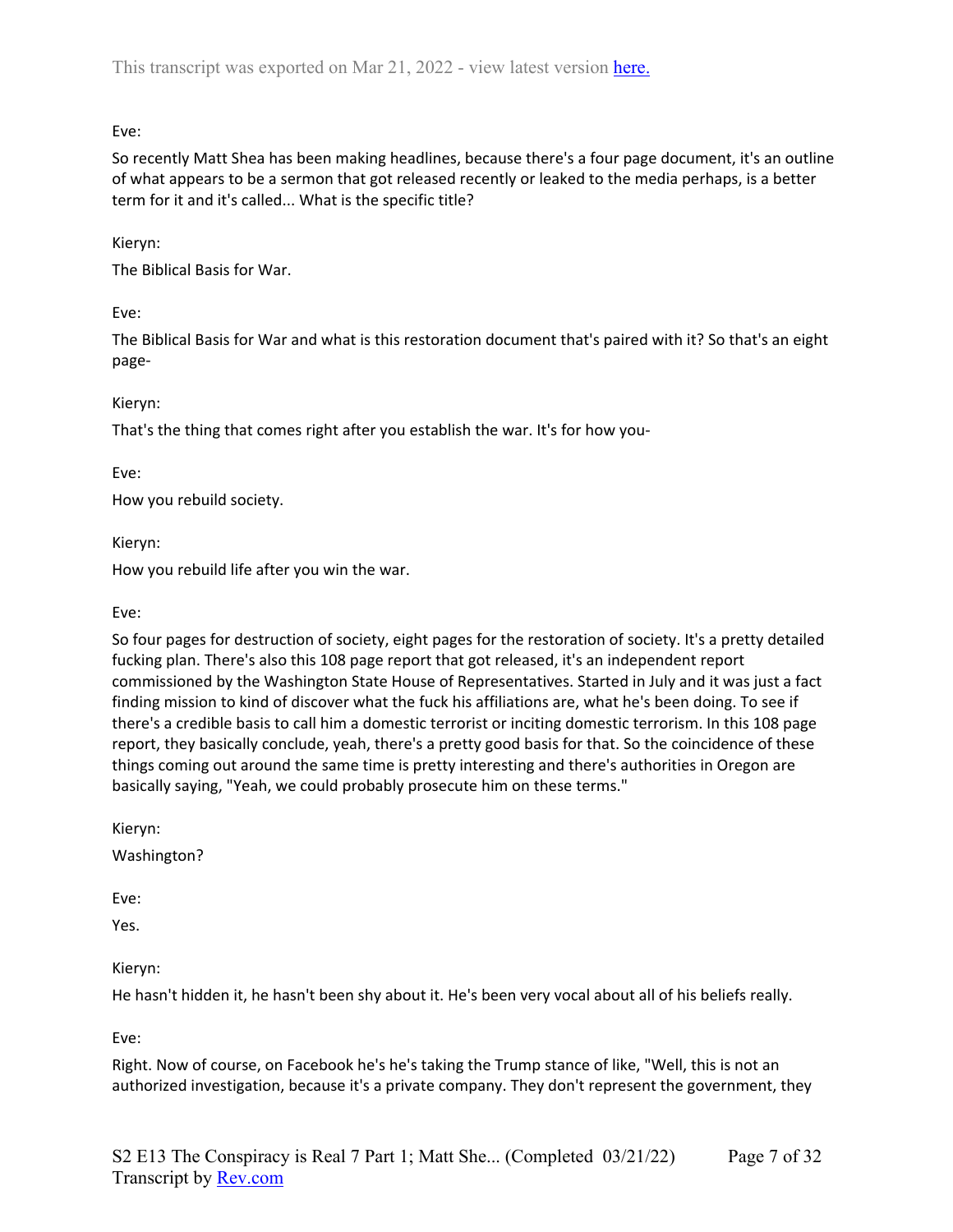have no authority." Which that's the point of an investigation, honey. Just deflecting on it's bias, you can't take it seriously.

### Kieryn:

Says the may who is literally calling for the death of gay people.

#### Eve:

Do you want to start by just covering the basis for war document? I feel that's probably a good-

#### Kieryn:

So the way it's written is literally just bullet points. So I'll just read it because there's no explanations, it's just one.

#### Eve:

For clarification, you guys, this is so familiar. Is there anything in here that surprises you, that you hadn't heard before?

#### Kieryn:

No, this is all expected.

#### Eve:

Honestly, there are a couple things in here that I would argue. He would hate this. If I'm taking the side of this mindset, I would argue that this doesn't go far enough, if you want to be actually biblical. I would argue if you want to be actually taking biblical theocracy to a fucking literal level, he is taking on a whole bunch of Roman Empire ideas, to modernize the biblical concepts behind this. So I would say that this is not theologically sound. It would be the term that you would use and I'll chime in when we get to those points.

### Kieryn:

All right. So again, this is literally written just as a list. So it goes one. Well, the title is, The Biblical Basis for War, it's all bold, it's underlined. One, God is a Warrior. Two-

Eve:

Capital W.

Kieryn:

Yeah. When is the time for war? When God says it's time... Prayer council.

Eve:

Pause. So that warrior thing is going to, in that sermon you know he's going to go into the names of God. That's going to be a whole, we're going to talk about the different names for God used in the Old Testament.

Kieryn: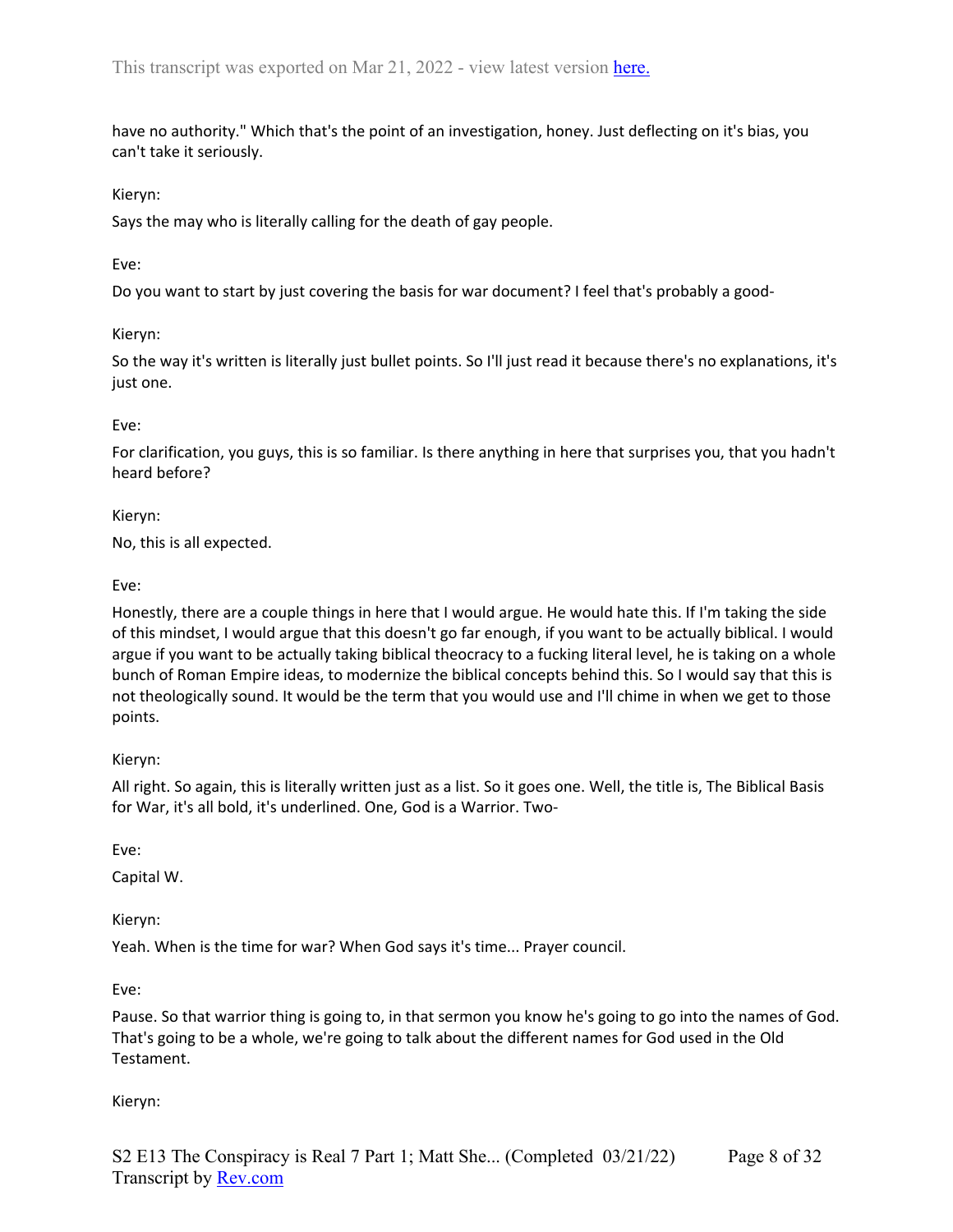Right. Which we should explain at some point after this. All right. Three, fight to win so you don't have to fight again. Four, four things to stay within God's will. A, holy cause. B, holy leader. C, holy army and D, holy camp.

# Eve:

So this goes to our discussion of just war theory, which if you haven't run into that before, we did an episode about it before.

## Kieryn:

Yeah. We'll link to that one in the show notes. Five, four ways to know it's time to fight. A, God reveals his will to the leader. B, leader inquires of God... prayer council. C, God puts it on the hearts of the people or four, God starts the fight.

### Eve:

This is so Judges, this is so textbooks taken from the book of Judges.

### Kieryn:

Yeah. It is literally, I'm reading this and I'm like, this is literally Judges and Leviticus. He just copied and pasted the Bible into the thing.

Eve:

I want to know what he thinks about Deborah.

Kieryn:

God, I don't even. Anyway, six, things for a Holy Army. Holy and army are both capitalized. A, sacrifice/worship/prayer. B, circumcision/saved.

Eve:

You know this guy is going for it.

Kieryn:

Yeah. C, vow in parentheses, consecration to the Lord.

Eve:

That means unix. Sorry.

Kieryn:

D, trumpets/arc, which I guess is their fortified bunker or whatever.

Eve:

No, I'd argue the covenant.

Kieryn: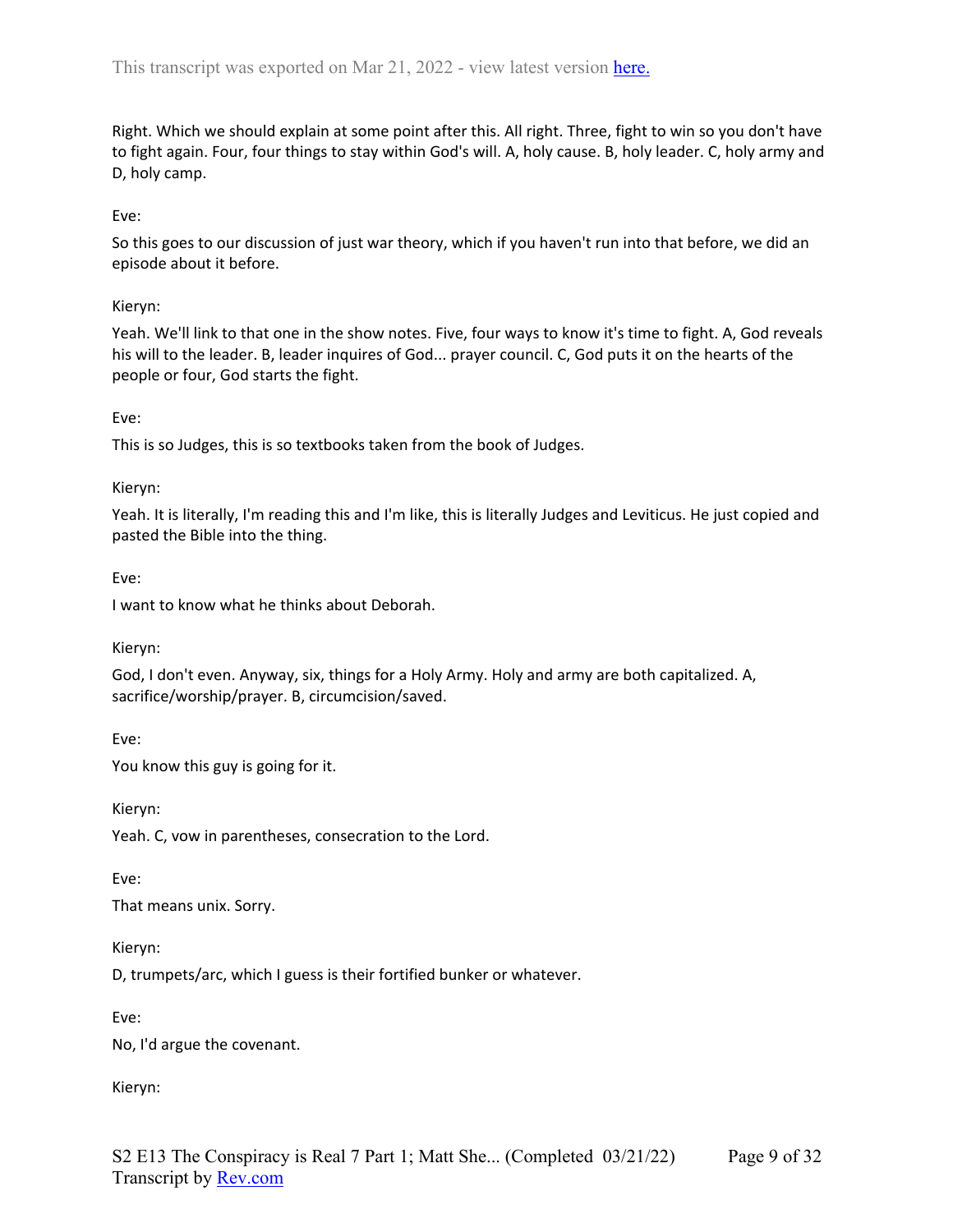# Right. Yeah.

Eve:

No. That's like a temple. That's establishing a place of worship/bringing worship into the battlefield.

# Kieryn:

Right. Which is why there's trumpets, of course. E, atonement/money and F, praise to God before/during/after.

# Eve:

And there you have the book of Joshua.

# Kieryn:

Yeah. Seven, five facts of war. A, war is a fact of life. B, God is with us and the battle is his. C, numbers are inconsequential. All right. There's Joshua again. D, armaments are inconsequential, again Joshua.

Eve:

Well, that's also like Elijah.

Kieryn:

Elijah. Yeah. E, Isaiah 57:1, why righteous men are killed... He doesn't put the verse or anything, so we could look that up if we wanted to.

Eve:

I don't want to.

Kieryn:

I don't either.

Eve:

Basically, I mean, I assume it's one of those righteous men are killed when they're not obeying God's orders to go to war.

Kieryn:

Yeah. If you're really curious about it, go look up Isaiah 57:1.

Eve:

Go see if I'm wrong.

Kieryn:

It's fine.

Eve: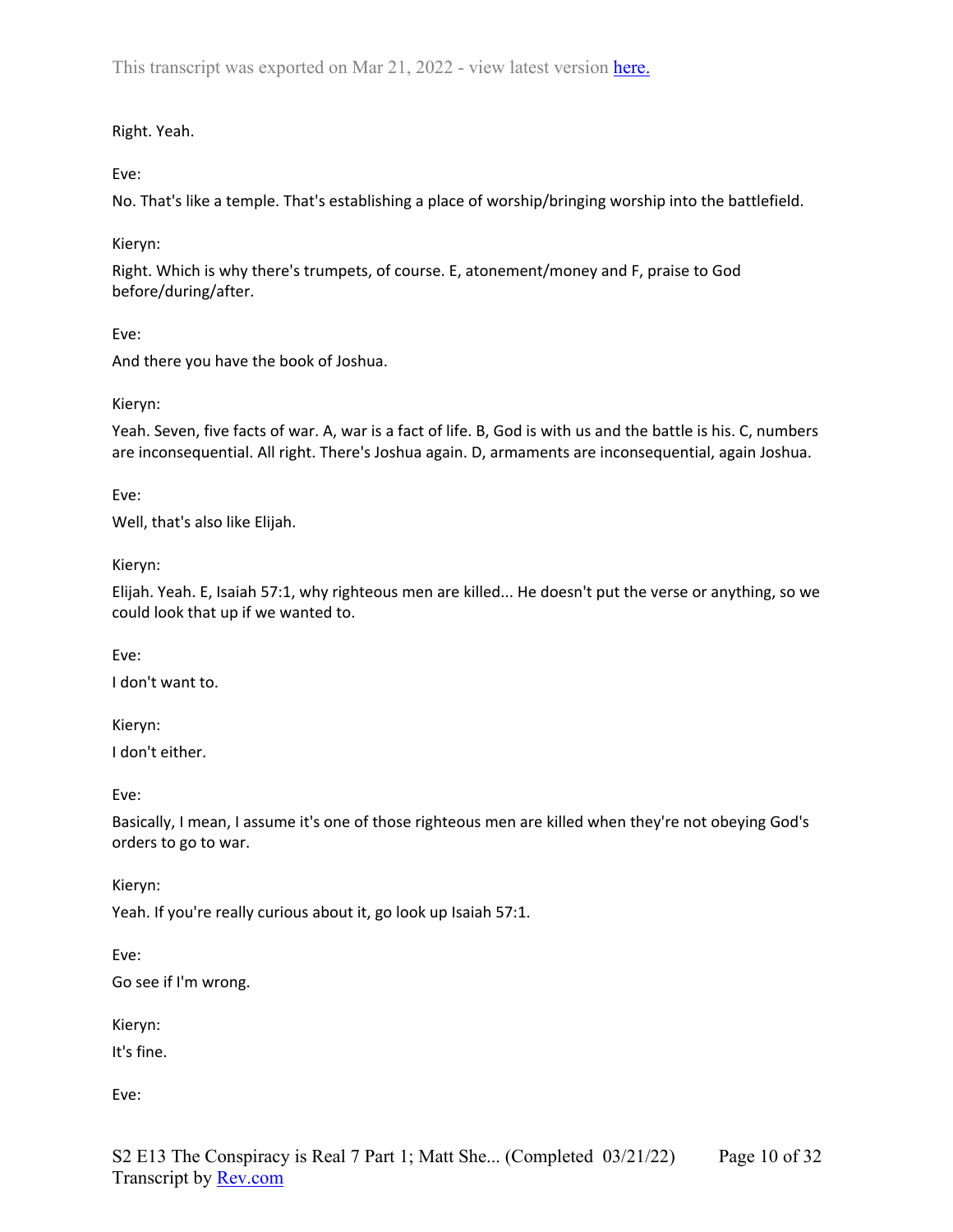## Go see if I'm wrong.

Kieryn:

Sorry. We're on number eight-

Eve:

Eight. Four qualifications-

Kieryn:

Four qualifications of a warrior. One, 18 years or older, because he just arbitrarily decided that's the age of whatever.

Eve:

Well, no, there's actually... Well, this is where I want to get into the whole, this is not as biblical as he thinks it is.

Kieryn:

Right. Exactly.

Eve:

So the Israelite census for able bodied men who were drafted into the army in, I guess it's Leviticus, started at age 17.

Kieryn:

Right. That's why I was like, 18 is not the thing.

Eve:

No, that's an Americanization.

Kieryn:

B, able bodied men is underlined and capitalized.

Eve:

Which is so-

Kieryn:

Well, you couldn't have women because that's against the Bible.

Eve:

They're not able bodied, they bleed once a month.

Kieryn:

Right. That makes them impure and terrible and they have to go sit on a dry rock. Anyway.

S2 E13 The Conspiracy is Real 7 Part 1; Matt She... (Completed 03/21/22) Transcript by **Rev.com** Page 11 of 32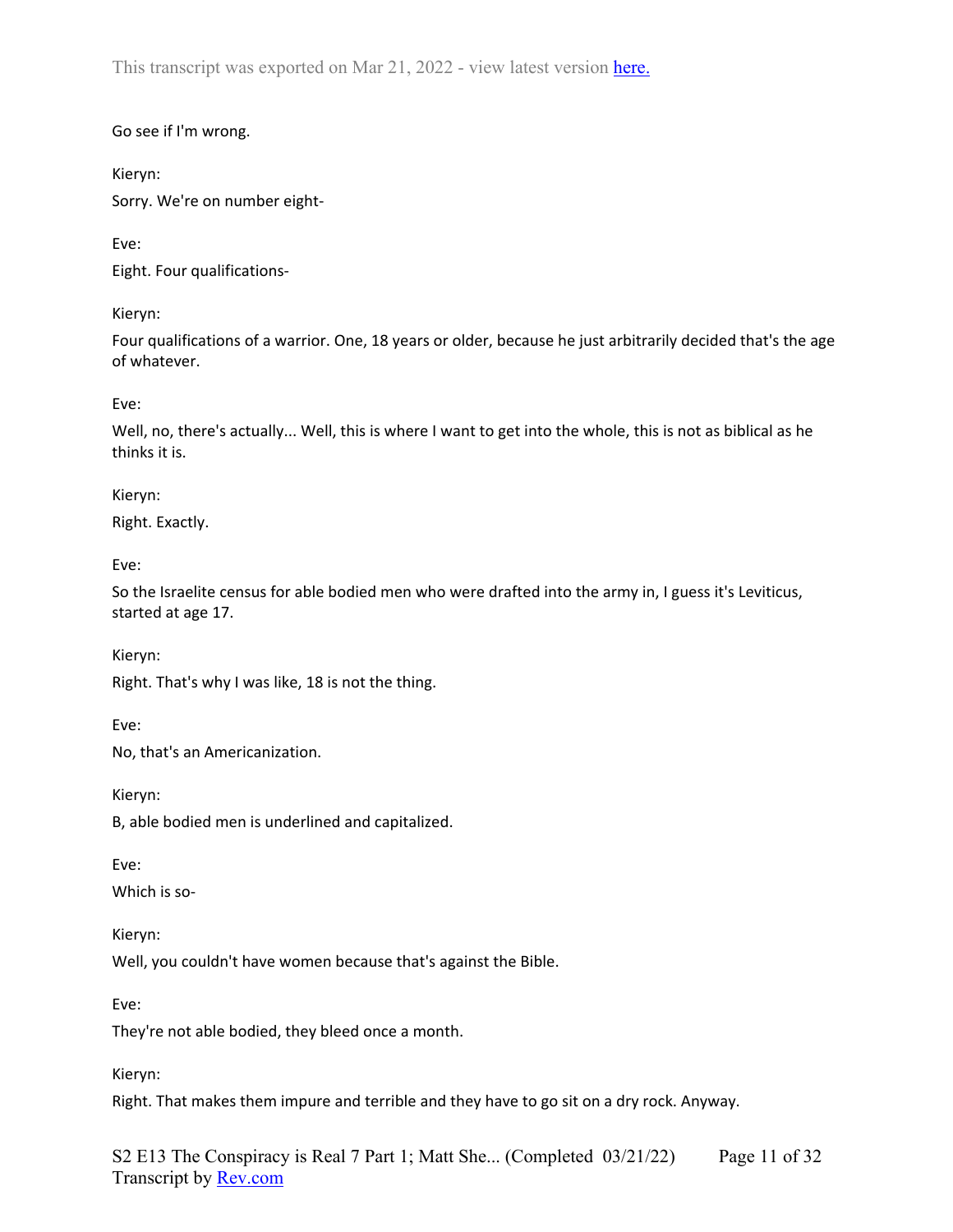Eve:

Outside the [crosstalk 00:19:08].

Kieryn:

Yeah. C, single minded in battle and D, stable home.

Eve:

This means that none of your children are in rebellion. This is the qualifications for a pastor and this is going back to Timothy, I think 2 Timothy, where it's talking about, none of your children have fallen away from the faith and all your children are [crosstalk 00:19:28].

Kieryn:

Right. So our jobs would be disqualified.

Eve:

So then there's also this whole thing about King Saul and part of why... No, Samuel and why Samuel was made the prophet, because his predecessor, I forget his name. His predecessor had sons who were not following God's law and they were sleeping with prostitutes. Apparently eating the sacrifices at the temple and taking them home for dinner, which I think that's supposed to be normal in a certain way, but they were transgressing somehow. So his sons were disqualified and so he was disqualified, because he couldn't keep his sons in line.

Kieryn:

Right. Nine, five exemptions from service. A, training family-new home. B, newly weds-new wife. C, farmer-new crops. D, sacred-fear means-

Eve:

No. Scared.

Kieryn:

Scared, sorry. I can read. Scared, fear means a lack of faith. Parentheses, offered to leave or E, priests duty to ministry in the temple.

Eve:

I love the implication that the Mennonites and Quakers have a lack of faith and are scared.

Kieryn:

Right.

Eve:

That's really what pacifism is all about.

Kieryn: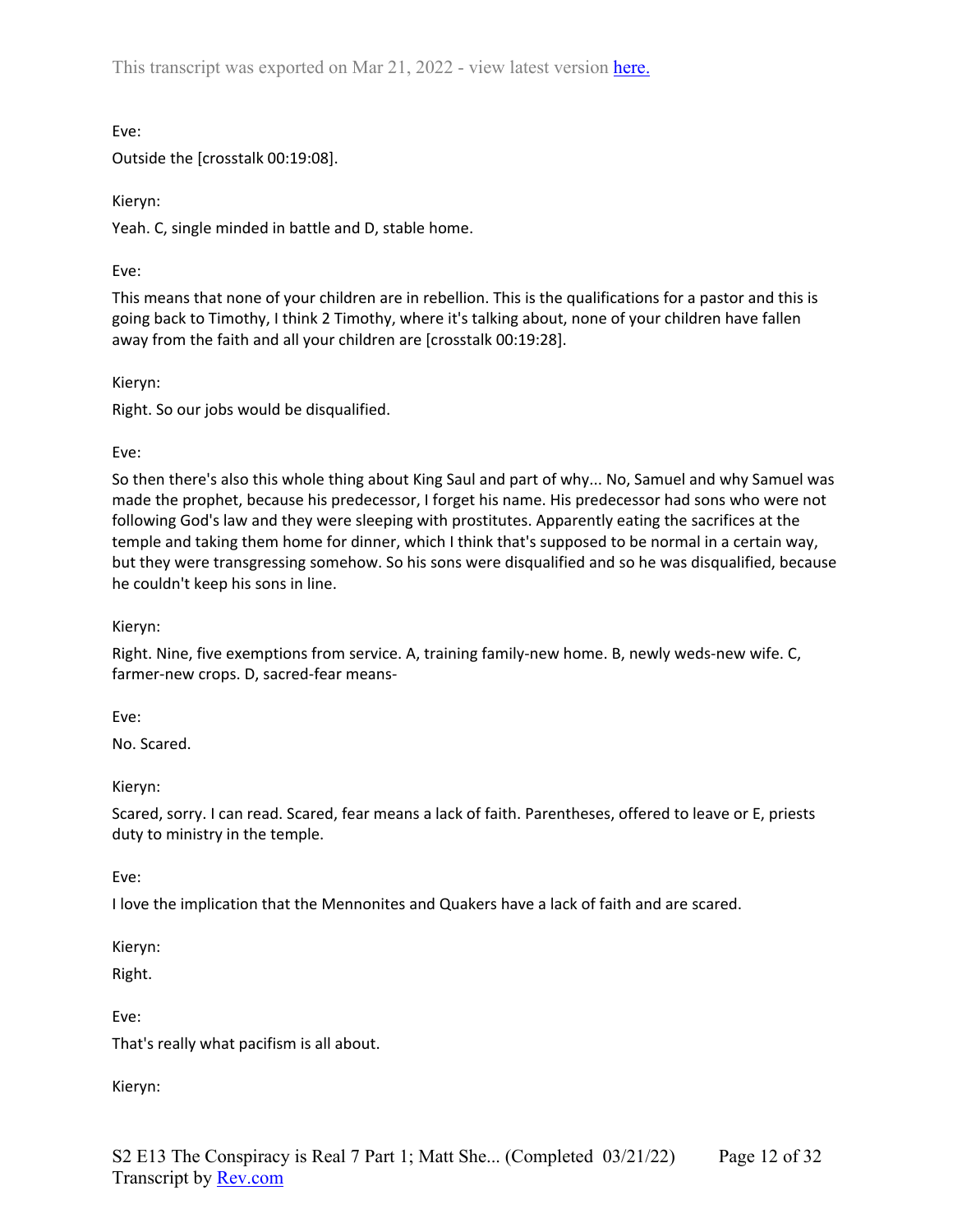It's just being scared. I mean, that's honestly what I was told about pacifism growing up, was like, "Well, they're just cowards."

Eve:

Right. Obviously.

Kieryn:

Cool. All right. We're making it to the fun meets the Biblical Basis for War, which is number 10, rules of war and there are multiple levels of indentation on this.

Eve:

Can I interrupt real fast?

Kieryn:

Yes.

Eve:

One of the theological thinkers that helped transform my ideas of what Christianity was supposed to be in college. I mean, I don't agree with his teachings now, but he helped me move to the left a little bit, was Iain Duguid. Who was a professor at Grove City at the time, he's a Old Testament scholar and he was talking about... What was he talking about? Going to the doctor, rather than praying for healing and-

Kieryn:

Slander.

Eve:

Vaccinations as opposed to trusting in God. And he was talking about how our job as Christians is to be restoring creation to its place and order. So whatever we can do that eliminates the effects of death on society, we should do.

Kieryn: Fascinating and blasphemy.

Eve:

So modern medicine is good, because it reduces the effects of the curse.

Kieryn:

Fascinating.

Eve:

So when this guy argues for war is just a part of life, he is directly countering that theological idea of, we are supposed to be countering the effects of the curse. War isn't affecting the curse, you shouldn't just accept it. You should try to prevent it, because then you are preventing the death and destruction. You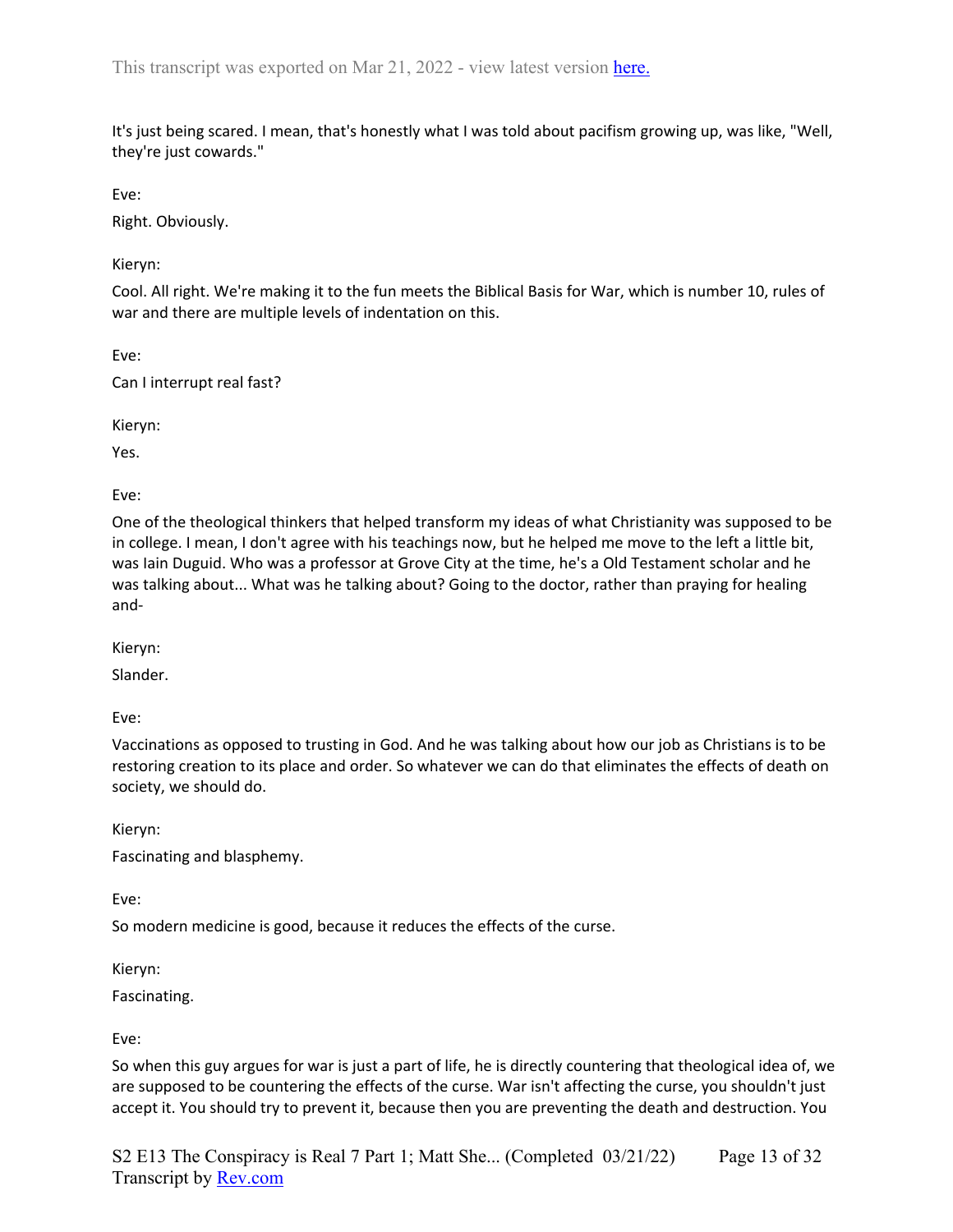are moving away from a fall and toward a restored order. Anyway, this is my, he's not Christian enough kind of argument here, but keep going.

Kieryn:

All right.

Eve:

Rules of war.

Kieryn:

Rules of war. A, conduct a census of all able bodied males in parentheses, 18 to 45. I identify exemptions parentheses, see above. So he does Roman numerals, so it's one, two, they're both Is. Then we go into actual numbers, letter, so it's going to get confusing.

Eve:

Wait, wait, wait. So he says appoint captains of tens, fifties, hundreds, and the thousands, which is Roman, not biblical.

Kieryn:

Yep. B, we're out of the indentations. Avoid bloodshed if possible.

Eve:

I'm sorry. Have you read the book of Judges?

Kieryn:

Right.

Eve:

Read the book of Joshua. Excuse me. No.

Kieryn:

C, make an offer of peace before declaring war. I-

Eve:

Also have you read the book of Joshua?

Kieryn:

Right. Not a negotiation or compromise of righteousness. Two I's, must surrender on terms of justice and righteousness. Now we're in another level of indentation. One, stop all abortions.

Eve:

These are conditions of surrender?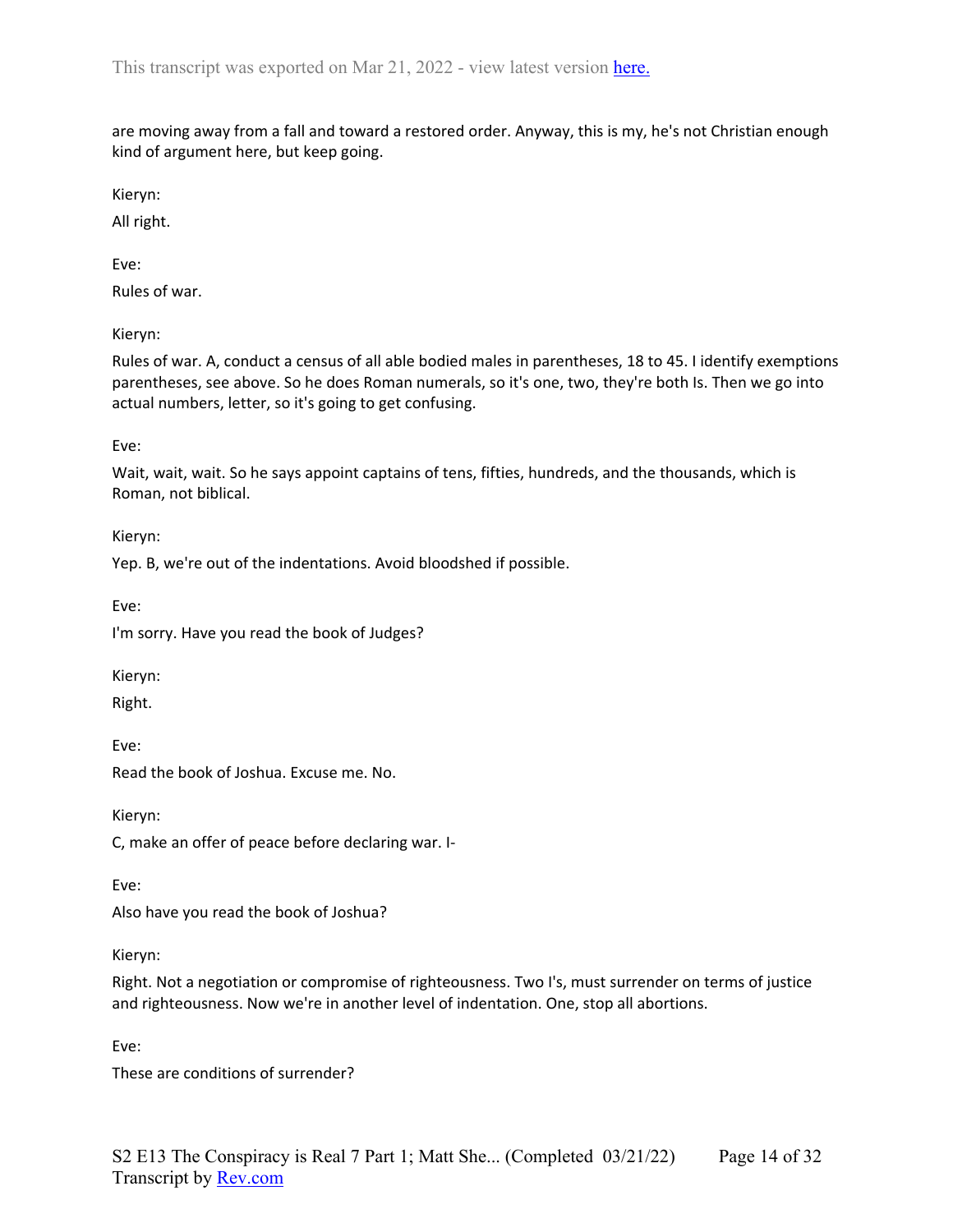# Kieryn:

Yeah. Terms of justice and righteousness. Two, no same sex marriage. Three, no idolatry or cultism. Four, no communism and five, must obey biblical law. Let's go onto the Communism-

Eve:

Communism, where's that in the Bible. Wait, Jesus is a communist, fuck this guy. I'm sorry.

Kieryn:

No, it's so bad.

Eve:

He's so, this is what they call cherry picking, where you're using the Bible to back up your ideology rather than vice versa. He's not a good faith believer. Sorry. Keep going.

# Kieryn:

No. He's not a real Christian. All right. We're back out of the number indentation.

Eve:

I mean, not that we're going to open that can of worms about what is a real Christian, but he is not acting in good faith with how he interprets the Bible.

Kieryn:

Absolutely. He's a war hungry, fascist who is using the Bible to justify this. Anyway-

Eve:

Cute.

Kieryn:

Three I's. If they yield, must pay share of worker taxes.

Eve:

But I thought taxes weren't biblical.

Kieryn:

Aren't taxes communism. Anyway.

Eve:

Wait. Jesus said to give taxes, nevermind.

Kieryn:

IV, if they do not yield, kill all males.

Eve: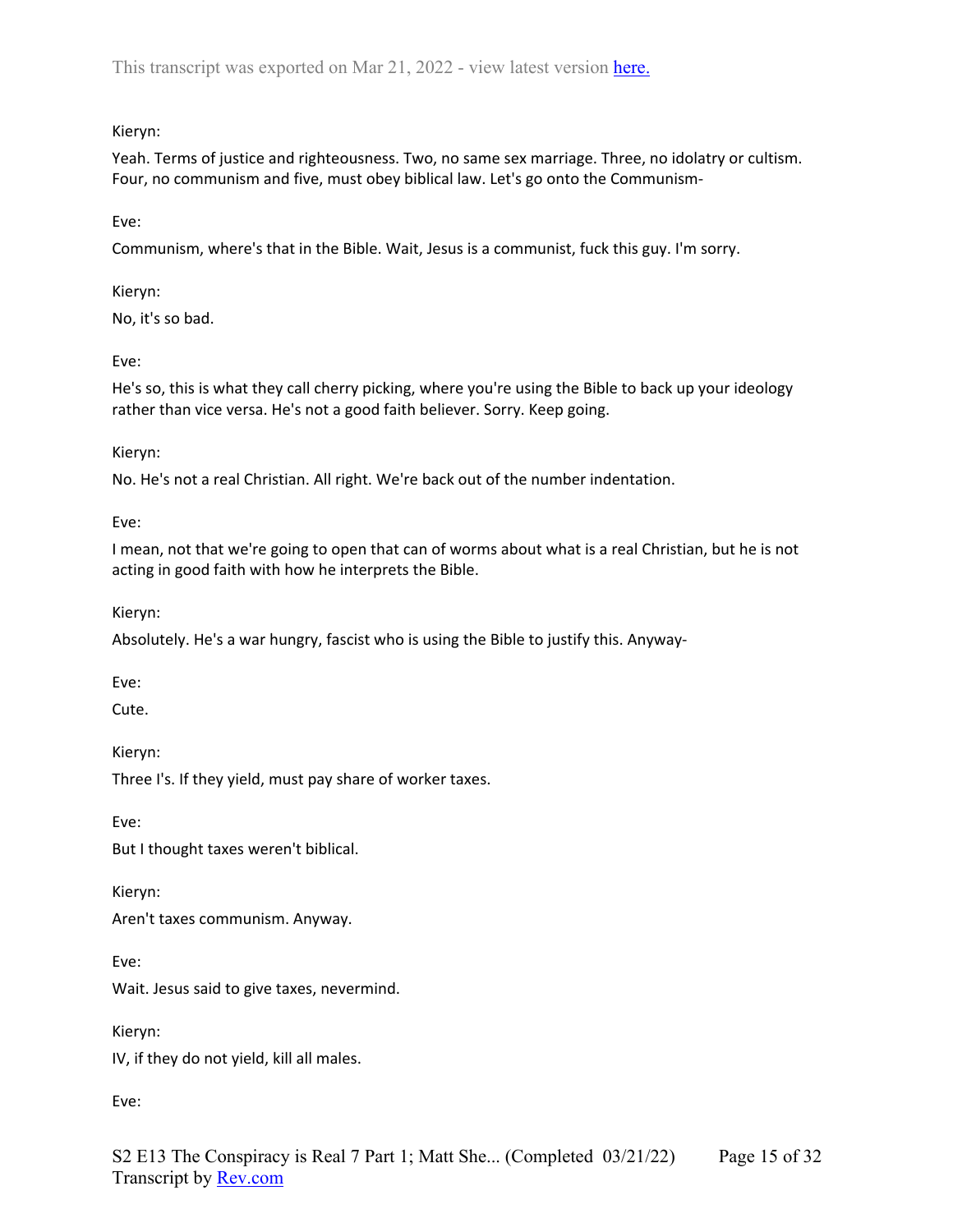# Can't you just castrate them?

Kieryn:

Nope. You have to murder them.

# Eve:

I'm more in favor of the 100 foreskins, but that's fine.

# Kieryn:

D, we're out of the separate number of indentation-

# Eve:

I'm sorry for my penis having listeners, for that graphic image, it's a reference to king David and it's a bad joke.

# Kieryn:

Yes. D, war is not waged against nations, but against man. In parentheses, no scorched earth or Sherman's March to the Sea.

# Eve:

So this is interesting, because one, this is again, what the fuck, have you read the book of Joshua. Two, Sherman's March to the Sea, yes, was brutal. Yes, all the things, but this is actively aligning himself with Confederate sympathies.

Kieryn:

Yeah.

Eve:

That's just like, if that's your go-to example, these are people who are immersed in the south shall rise again kind of thinking, this is dog whistle or shorthand.

Kieryn:

Yes. Yeah, absolutely. I mean, we've talked about this a lot before. How white supremacy is really the undercurrent that binds all of this together and this is no exception.

# Eve:

Well, why do you think that this fucker... I'm sorry. These fuckers, the Redoubt Movement, now he's not isolated, are moving to the Pacific Northwest? If you remember, the history of the Pacific Northwest is that most of those states were established as post-Civil War white only enclaves. You've heard of sundown towns, they were sundown states. A lot of the problems that exist in that region with racism directly tied back to that, because so many people moved there for that and passed that down. That ideology doesn't just dilute itself when your school system and your neighborhoods are all set up and arranged around, let's protect the white people from those scary Black people.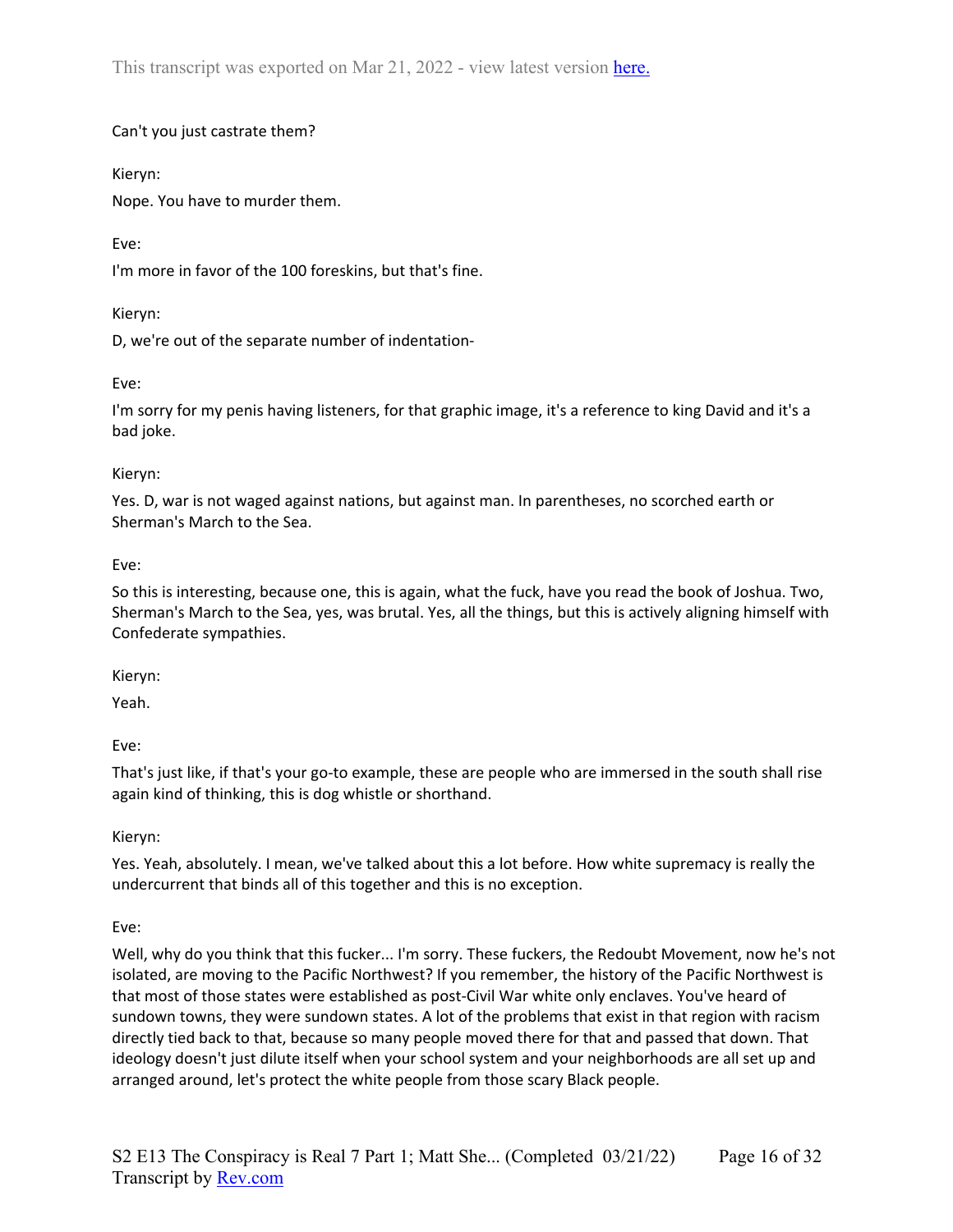Kieryn:

Yeah. Everyone is so confused about why Portland has such a big group of white supremacists. It's like, because that's the entire reason the city exists.

Eve:

Yeah.

Kieryn:

It was designed that way.

Eve:

Yep. This is intentional.

Kieryn:

All right. Back to the list.

Eve:

All right.

Kieryn:

E, cut down only non-food trees necessary for supplies. Parentheses, safeguard production over politics or retribution.

Eve: Why the fuck is this in there?

Kieryn: I don't know. I guess-

Eve:

This is such a non-

Kieryn:

To fill catapults or something. I don't know. F, do not attack or kill productive citizens. They are your base of support after the enemy is defeated.

Eve:

Define productive, bitches.

Kieryn: Right. Yeah, I feel like this is really, really-

Eve: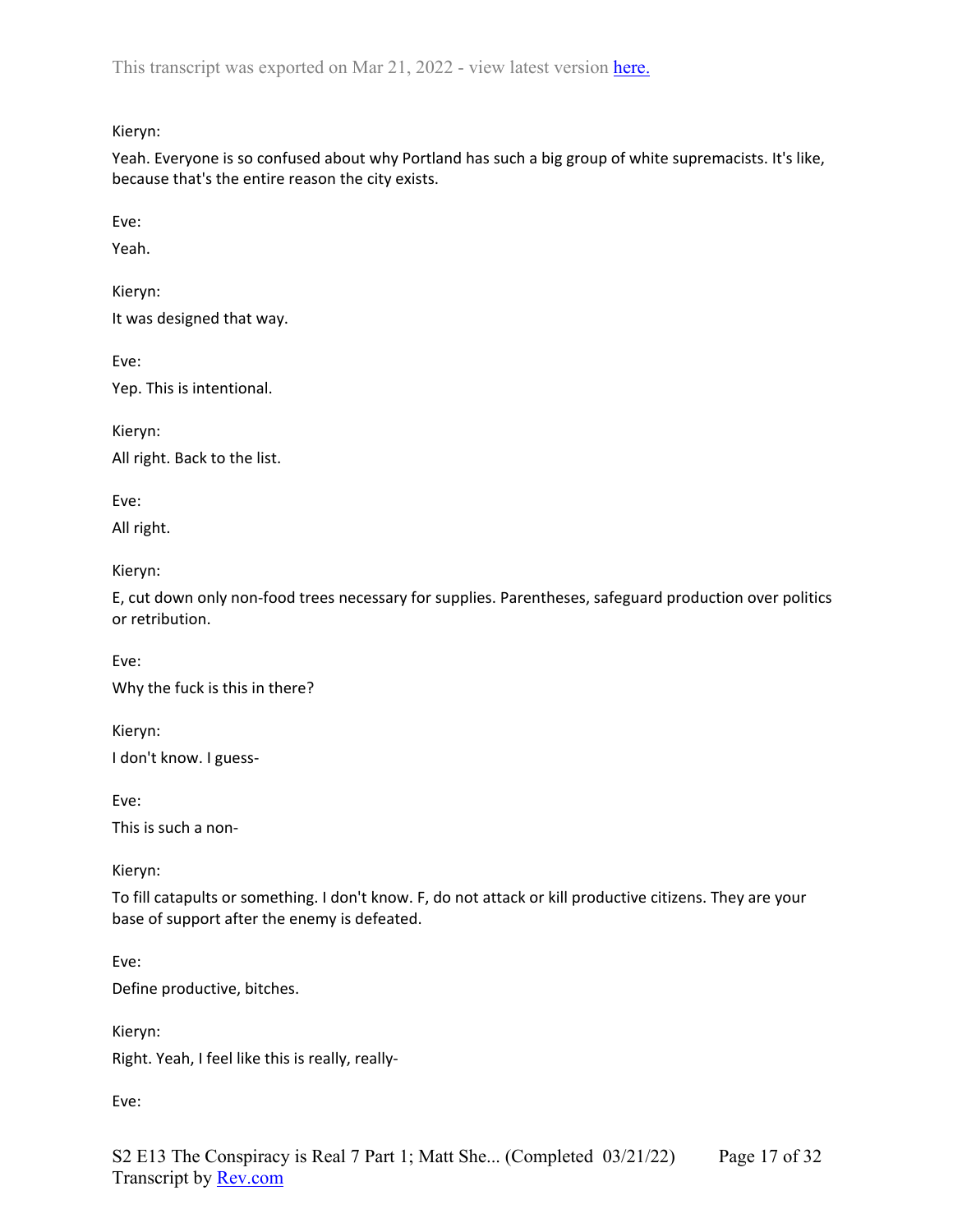That's Nazi ideology there. That is straight up Nazi ideology there.

Kieryn:

It is.

Eve:

That's like, okay. We're going to get rid of the queers. We're going to get rid of the Jews. We're going to get rid of the Black people. We're going to get rid of all immigrants-

Kieryn: Anyone who's disabled.

Eve:

We're going to get to kill all the disabled people after we do experiments on them. Wait, that is a dog whistle for Nazi ideology.

Kieryn:

Yeah. G, is really great. It is lot of booty. That is it. Then we go into the Is again. So one I, half went to those who fought. Two I's, half went to those who didn't. Three I's, divide evenly to the individuals, each gives tribute to the Lord. We're in a another layer of indentation. One, tithe to church and ministry. Two, none to government-removes temptation to fight. Three-

Eve:

Sorry. That second phrase, removes temptation to fight. I can't make sense of that.

Kieryn:

I have no idea. I don't get it. If anyone else has an idea.

Eve:

Yeah. I'm just-

Kieryn: I don't understand that.

Eve:

Who would fight? Is the government fighting or are we going to fight the government again? What?

Kieryn:

This is assuming they won-

Eve:

Also, a temptation. So it is implying that fighting is a sin, but what is this whole document?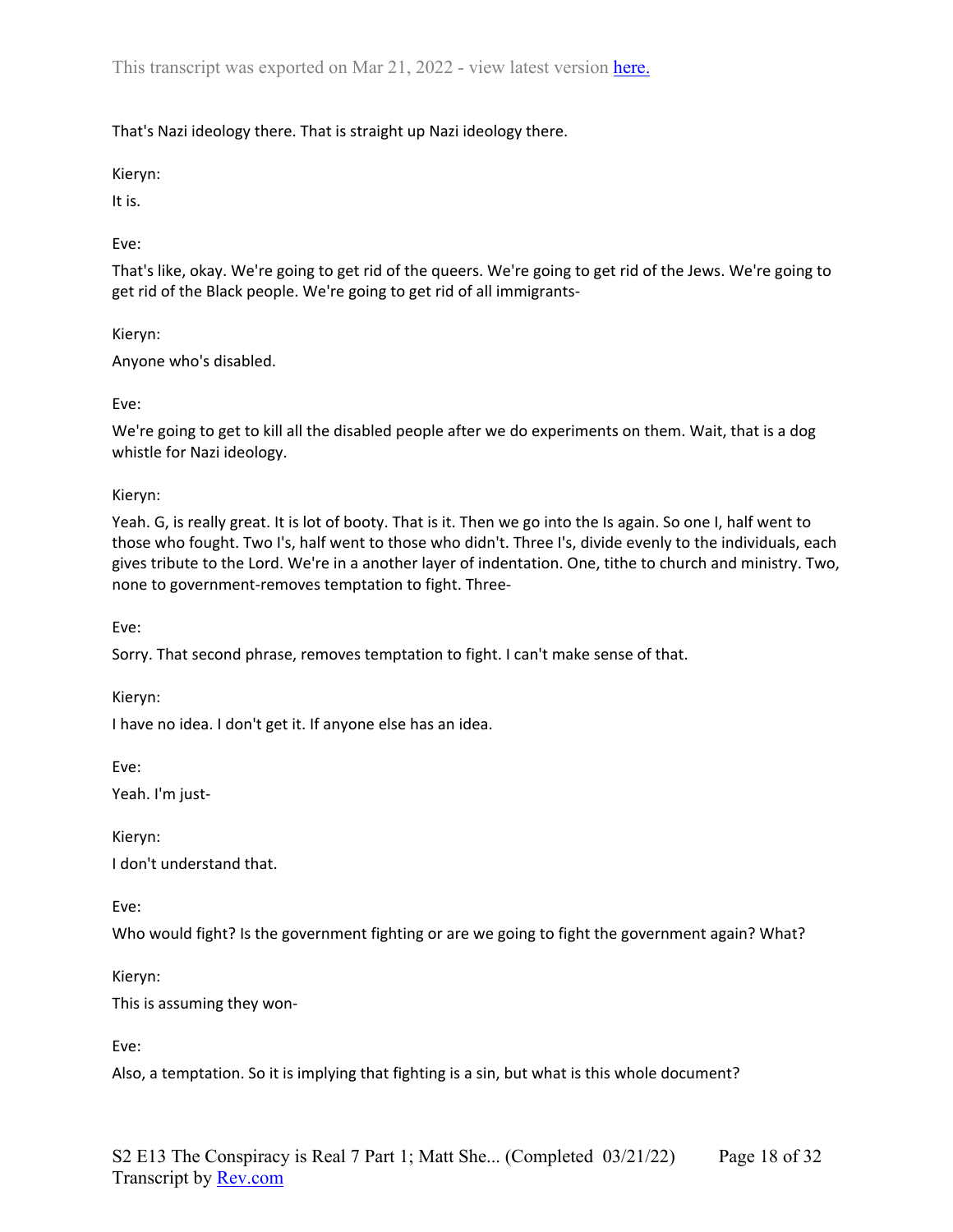## Kieryn:

The Biblical Basis for War. So the case where it's not a sin, anyway.

Eve:

The implications are very strange.

Kieryn:

Three, may use your part to give to those who helped.

Eve:

Helped what?

# Kieryn:

He doesn't say, just helped. Four, commanders receive the same portion, if a greater portion than they would have an incentive to fight. So everyone, how is this not communism?

Eve:

Well, I think this is implying that after they have a military coup and take over the government, then we're going to prevent another military coup to take over our government. I think that's kind of what's going on here.

Kieryn:

Yeah. I think that's what he's trying to convey in these bullet points with no explanation.

Eve:

We're going to skip 11, because it's basically a repetition of the Roman organizational structure for a militia.

Kieryn:

Yeah. It's just all of the ways you can have captains.

Eve:

And a militia.

Kieryn:

Yeah. And militia. 12, Biblically dealing with tyranny.

Eve:

Keep going.

Kieryn:

Tyranny is never a divinely appointed means of government, says the tyrannical fascist. B, a tyrant is someone who rules without God.

S2 E13 The Conspiracy is Real 7 Part 1; Matt She... (Completed 03/21/22) Transcript by [Rev.com](https://www.rev.com/) Page 19 of 32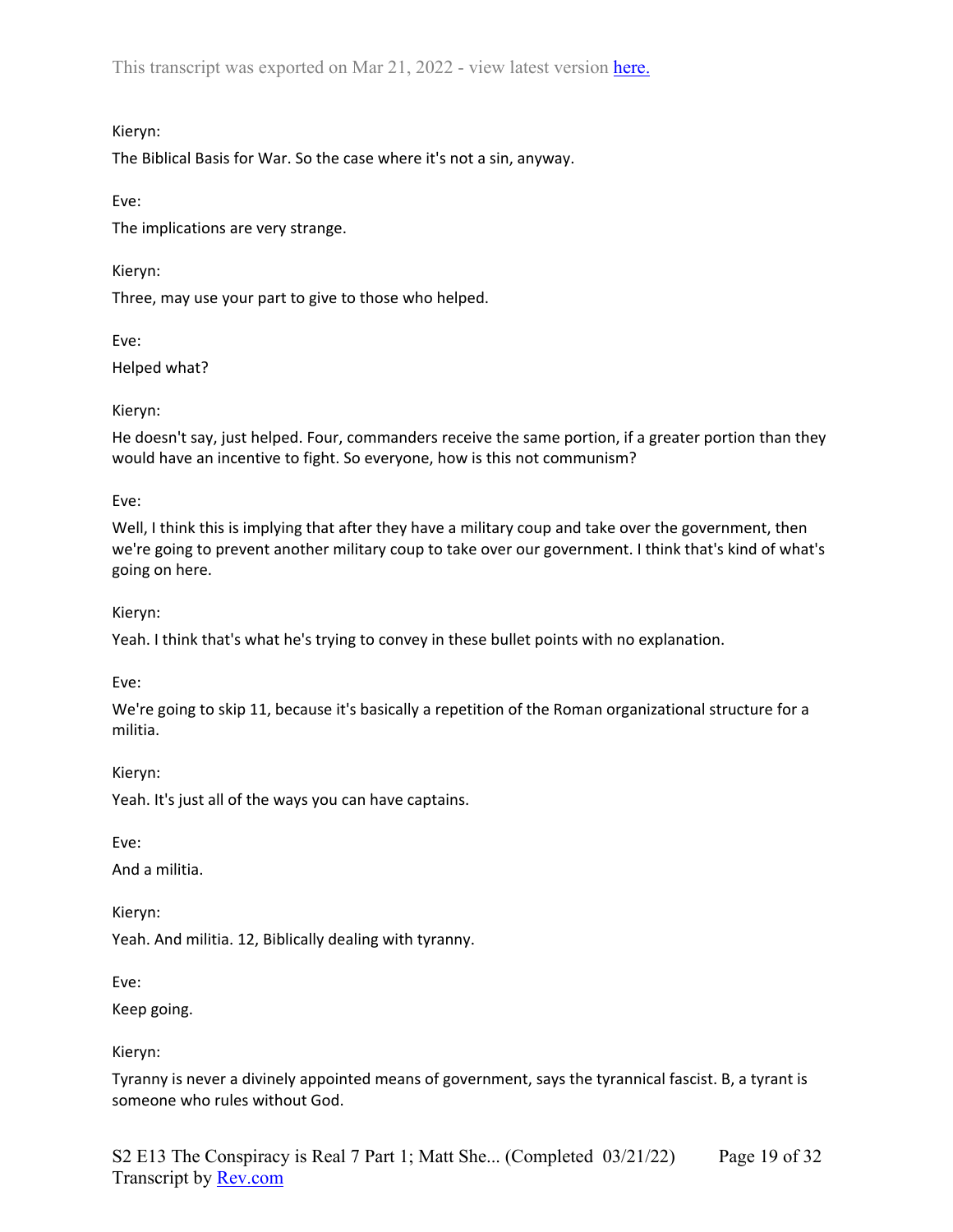Eve:

So that's why. That's why it's not. So then he's not, a fascist isn't tyranny, because the fascist is a Christian fascist.

Kieryn:

Right. Yeah. You're only a tyrant, if you're not this particular strain of Christian.

Eve:

Damn, I've been defining tyranny and tyrants wrong my entire life.

Kieryn:

Yeah. See, tyranny is not a lawful form of government.

Eve:

Great. Let's overthrow the government now.

Kieryn:

D, and this is a quote from-

Eve:

Saint Augustine.

Kieryn: Yeah. Saint Augustine.

Eve:

I'm mispronouncing that, it's probably Augustine, but I hate the fucker.

Kieryn:

Godless civil rulers are no more than bands of robbers. Sure. E, when the rule of law dies as sin prevails throughout the land, tyranny is not far behind. I don't know how that's dealing with tyranny, that's just explaining stuff.

Eve:

The whole thing is just very, remember why Rome fell, they weren't Spartan enough.

Kieryn:

Yeah. They were ruling without God obviously.

Eve:

They were indulging the lusts of flesh. That's tyrannical.

Kieryn: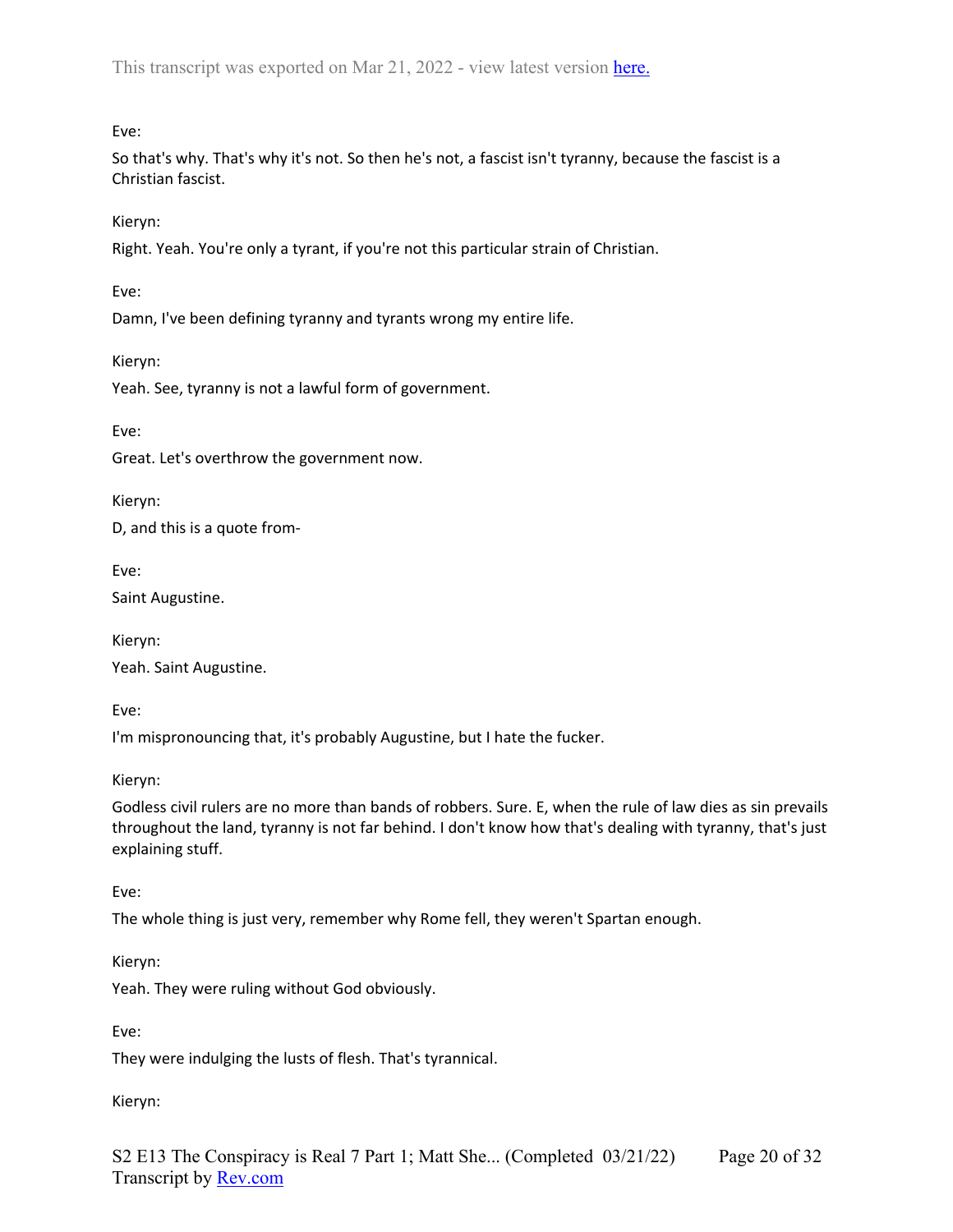Yeah. F, book of Judges minus sin equals tyranny or no, that's a dash. Sorry. So it's book of Judges-sin equals tyranny. G, Deuteronomy 28:1-Blessings for obedience. H, Deuteronomy 28:15-Curses of disobedience.

#### Eve:

Isn't this just like the children versus, I don't think this applies to a nation.

#### Kieryn:

Yeah. So the fun thing in here is, one of the things that happen if you're a disobedient child in the book of Deuteronomy, is you get stoned to death.

### Eve:

Yeah. That's cute. Rebellious stoning for rebellious children. Where have I heard that before? Yeah, fucking Rush Duty.

#### Kieryn:

Yeah. Sidebar, did your parents ever try to justify their punishment of you by saying, "Well, we're not stoning you."

#### Eve:

I can't recall. That might have been a joke that was thrown around by other parents in our church or in conversation with my parents. Those parents talking to parents about their parenting things like, "Oh, you know, we're doing this, but at least we're not doing that." I can't directly recall being told that myself, but I definitely had thoughts of, well, at least it's not as bad as these other things.

#### Kieryn:

At least I'm not literally being murdered for sighing too loudly.

Eve:

Rolling your eyes. Rolling your eyes is the ultimate sign of disrespect when-

Kieryn:

Yes.

Eve:

A hothead spirit.

Kieryn:

Yes. Clearly bad and you should die because of it. Anyway.

Eve:

I mean, it's like, what is it? Elisha and the children who mocked him for being bald and the bear came and killed them. So at least that's not happening to you.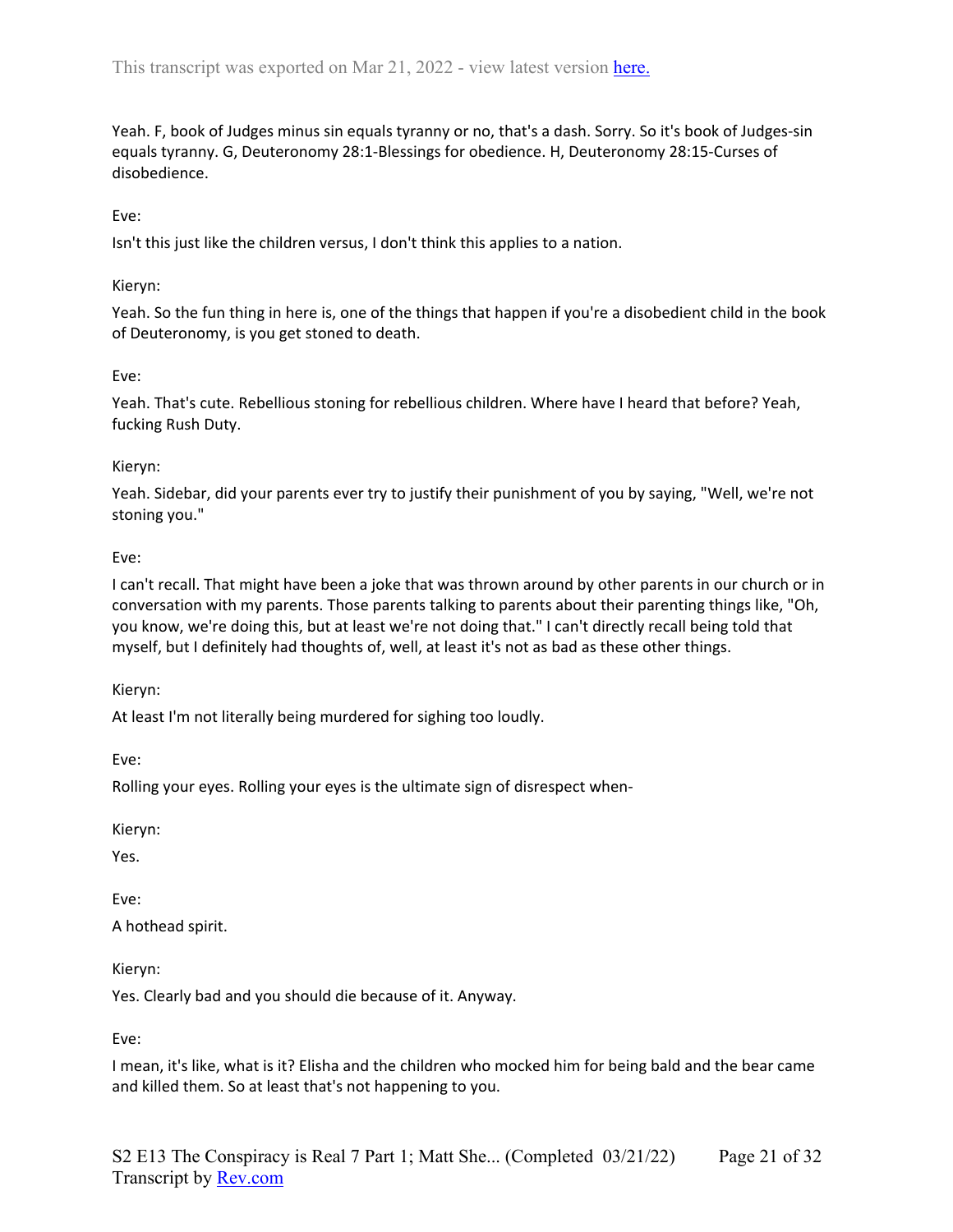## Kieryn:

Right. Yeah. See, it's all good. I. Judges 3-The Lord will test you to see if you obey him.

Eve:

Sounds like an abusive boyfriend.

Kieryn:

Yeah. J, no such thing as quote, "Rebelling against tyranny." End quote. In all caps, restoration.

Eve:

See the other document.

# Kieryn:

Yes. That is the other document. K, Deuteronomy 4:34-God brings his people out of tyranny and now we're in another level of indentation. One I, God doesn't use majority as the majority is usually wrong. Two I's, Hebrews-

Eve:

Tell that to Constantine.

# Kieryn:

Yeah. Right. Hebrews 11:32-Here is a faith that conquered tyrants. L, options and now we go into another multi-level indentation.

Eve:

Which is?

Kieryn:

I, use of deception. One, not generally speaking, only very specifically and he gets into no details about what that means.

# Eve:

I mean, he's probably referring to things like the lefthanded. Who was like, "Cool. I'm going to pretend to be right-handed, but actually I'm lefthanded and I've got sword on other side. By the way, speaking of swords on the other side. That whole thing with his wife and making her walk on this one side of the street.

### Kieryn:

Yeah. My dad did that too. This is a sidebar.

Eve:

Yeah. Total sidebar. Matt Shea got divorced and his wife, I guess, had been a foster kid and had been married twice before and so he was like, "Clearly she's the problem." But-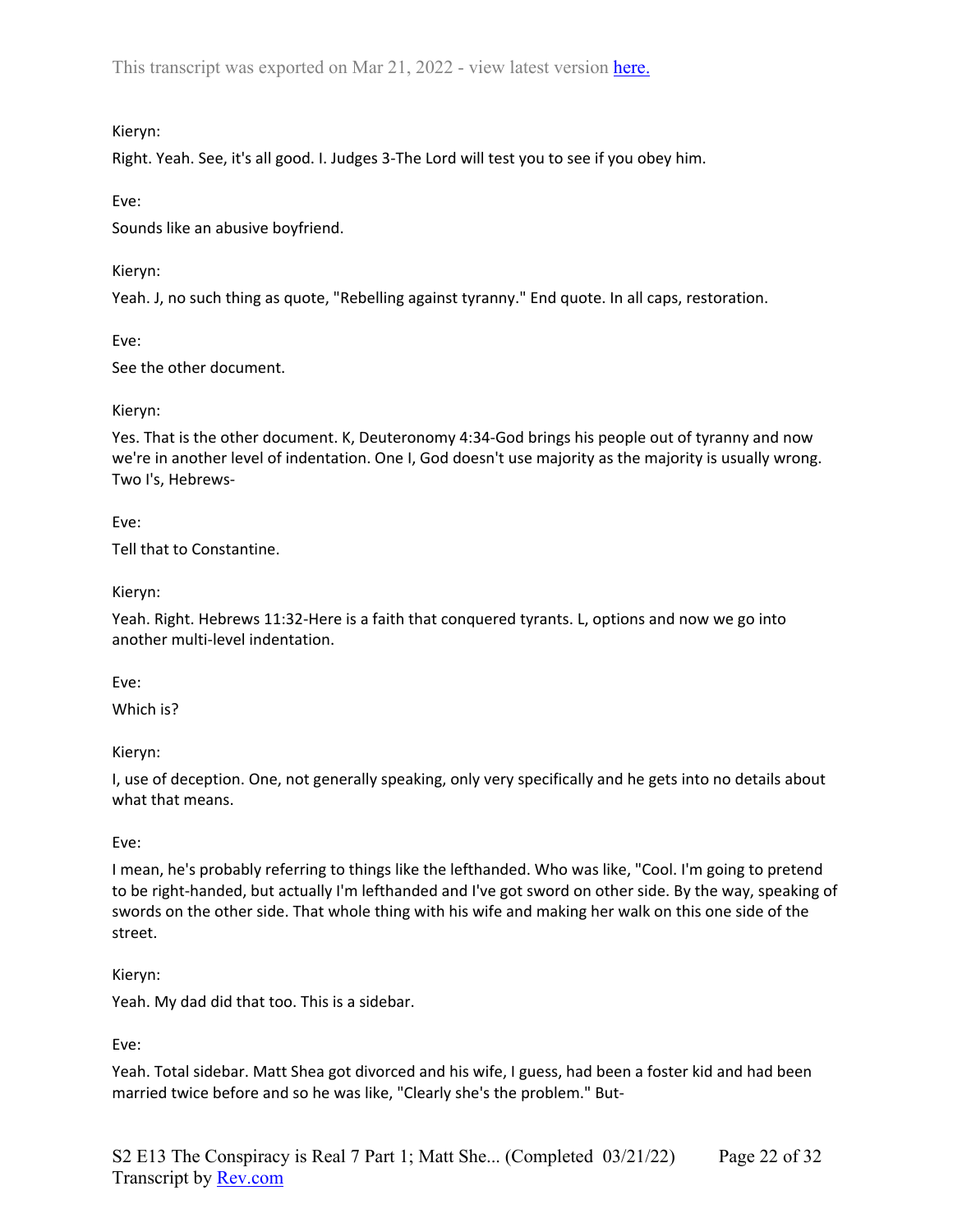# Kieryn:

Definitely what you want in your marriage relationship.

Eve:

Definitely, but the thing is, she wasn't the problem. He was, because he was abusive and I went and probably believed in spanking of wives-

Kieryn:

I'm sure.

Eve:

As a theological thing, not as a kinky thing, as a punitive thing. That exists, look it up or don't. So sorry. But he made his wife walk on his left hand side when they walked together out in public, because if he had a sword. This is a direct quote, "If he had a sword, it would be on his right side." So he needed to be able to access it.

#### Kieryn:

Right. Even though he wasn't carrying a sword at the time, because he didn't have one.

Eve:

Because that's not a thing that normal people do. But your dad made your mom do this too?

#### Kieryn:

Well, yeah. So my dad also made my ex abide by this as well, where it was basically... It wasn't because of a sword, it was the girl should always be walking on the inside of the man. That way, if a car comes or something, then the dude dies instead.

Eve:

Right. Yeah. No, my ex-husband did that too. I always had a side of him that I was supposed to walk on.

### Kieryn:

So I obviously always walked on the outside.

#### Eve:

It wasn't articulated so clearly with my ex, as one of these kinds of things, it wasn't as much of a logic. It was more of a habitual tick for him, he was more comfortable that way. So have one success of the other. Okay. So anyway, deception.

### Kieryn:

Yeah. Two, avoiding being and accomplice to sin, as a way you can be deceitful.

Eve: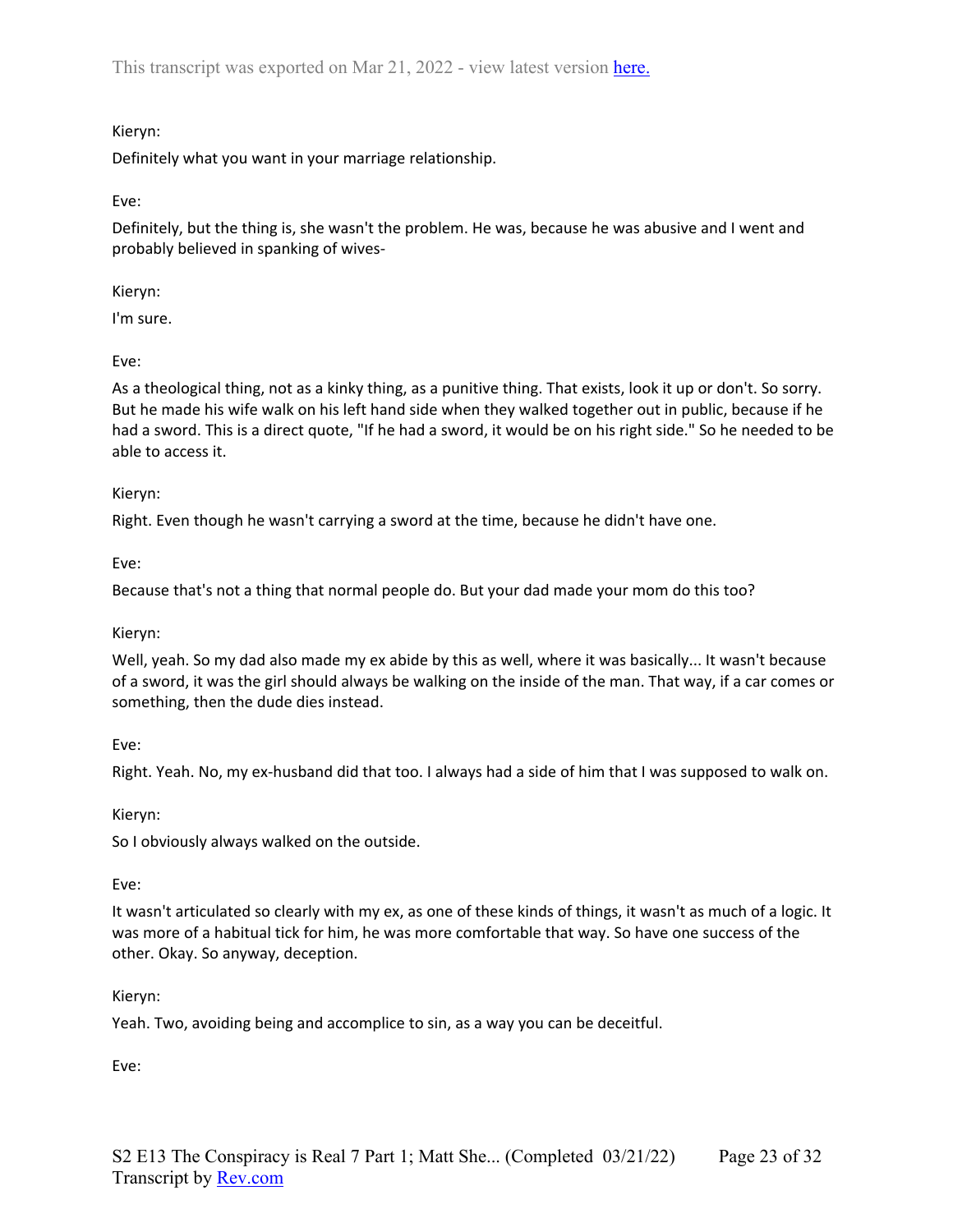This is like, I'm going to report to your pastor if you're not following the Billy Graham rule. You're being alone with a woman in public, I'm going to tell your pastor, because otherwise I'd be an accomplice to sub. I'd be angrily betting.

Kieryn:

Yeah. Three, do not owe the truth to someone who will abuse it. Now we-

Eve:

That's just, there's so much there.

Kieryn:

There's so much there and I don't really want to unpack it.

Eve:

No.

Kieryn:

Two I's, avoidance. One, this does not mean cowardice. Two-

Eve:

Wait, what about those people who are conscientious objectors?

Kieryn:

That doesn't exist. Two conflict with tyranny is also... No. Conflict with tyranny also is preventing wickedness from harming property, is first. Lives, second. Family, when you don't have the strength or resources to overcome.

Eve:

Lend me a good capitalist.

Kieryn:

Yeah. Three I's, assassination and sabotage. One, assassination to remove tyrants is just, not murder. Two, 2 Chronicles 23:12- Dietrich Bonhoeffer-plot for Hitler.

Eve:

Easter egg.

Kieryn:

Remember how we talked about him two or three episodes ago?

Eve:

Didn't we just get into this?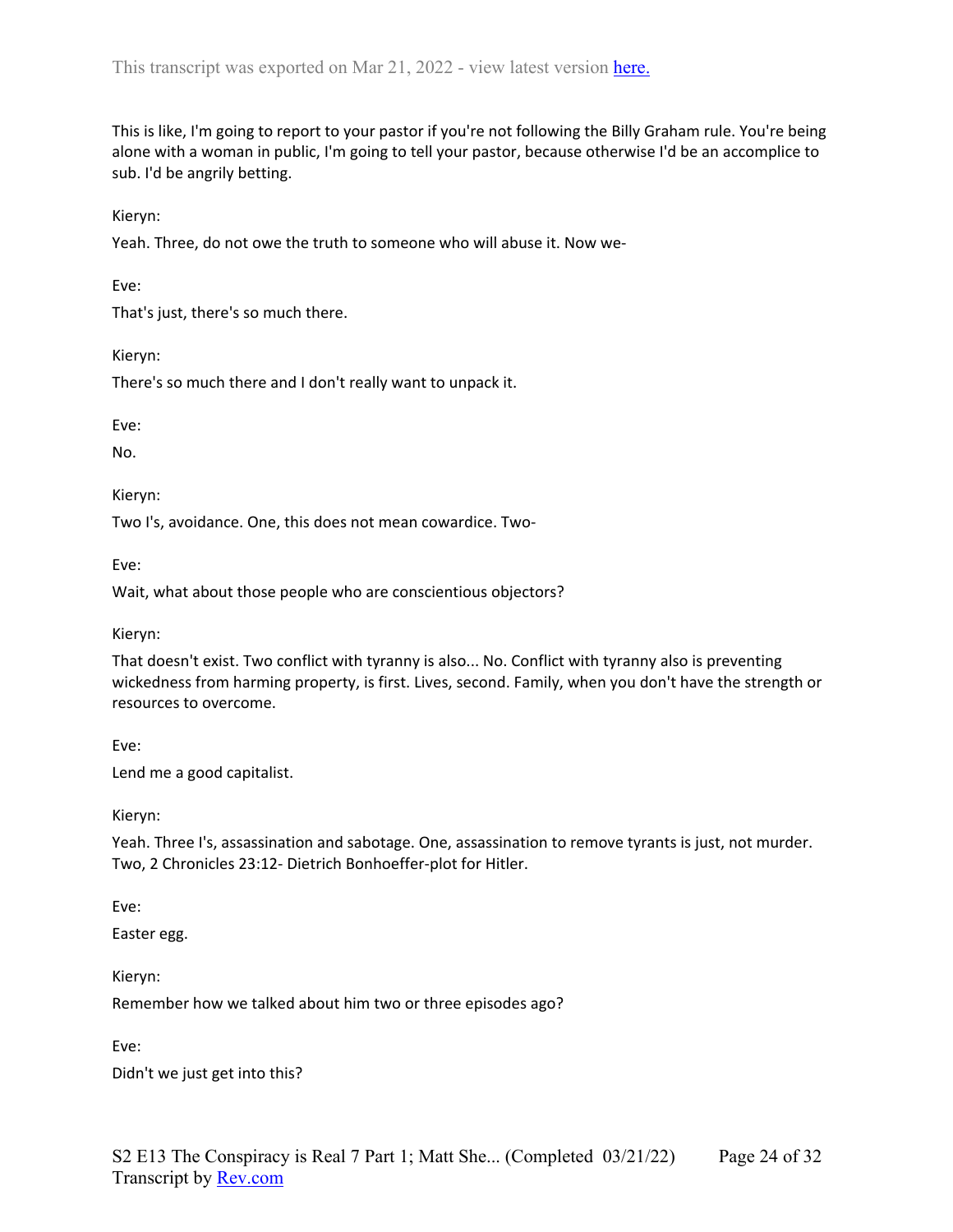Kieryn:

Yeah. Go back and listen to the one where we talk about the dude who wrote that book.

Eve:

The dude who wrote that book.

Kieryn: I don't, Metaxas.

Eve: Eric Metaxas.

Kieryn: Yeah. That one.

Eve:

Sorry. I'm just, the dude who wrote that book.

Kieryn: The dude who wrote the book.

Eve: Which one, Kieryn?

Kieryn:

I know. IV, armed resistance and guerrilla war and that's all there is to that bullet point. There is no further explanation.

Eve:

You know they're talking about like, "Is this how we won the revolutionary war?"

Kieryn:

Yes.

Eve:

That's exactly what they're talking about there.

Kieryn:

Yeah, that is. M, we're back out of the indents and then we go right back in. M, considerations before beginning war-prayer and contemplation. I, strengthen resources. Two I, ability to go-

Eve: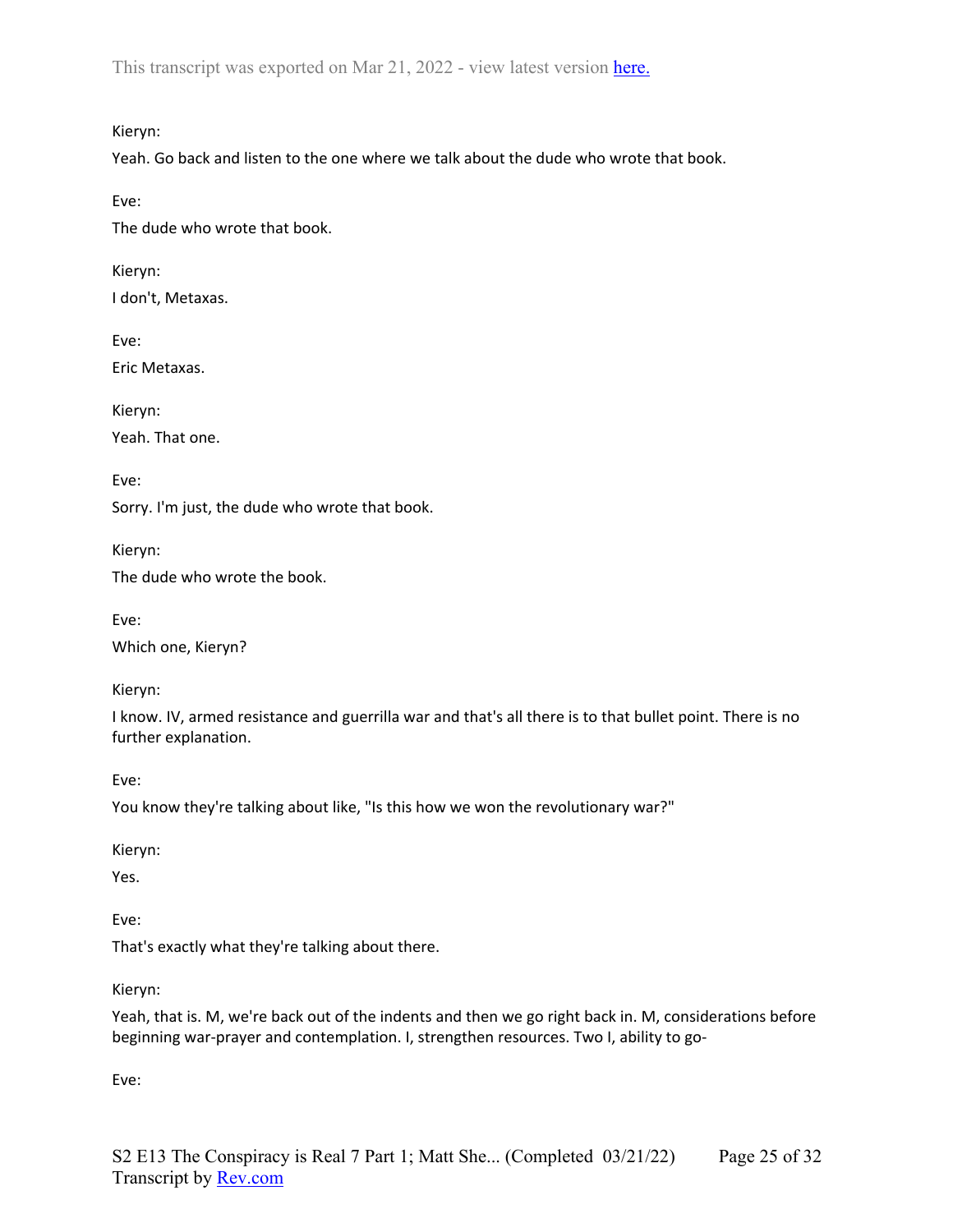But hey, Kieryn, strength doesn't matter, because God will come in and cast darkness and extend the sun.

### Kieryn:

Yes. But apparently you still have to think about it. Anyway. Two I, ability to go full scale on a long-term basis to win. Three I, not a temporary action based on emotion. So you have to be sure that you want to go to war on this and not just be angry. IV, review the declaration of causes and necessity.

Eve:

I'm sure there's another document that [crosstalk 00:40:37]-

Kieryn:

Yeah. I'm sure that's somewhere, but we haven't seen it.

Eve:

Yeah. I would like to see that.

Kieryn:

Yeah. V, reasonable hope of winning. God is on your side, if not, wait. VI, is God directing? And then we get to Exodus-

Eve:

Passages from Exodus and 2 Chronicles, referencing Gamaliel.

Kieryn: Yeah. Gamaliel.

Eve:

Who is a prophet, it's a whole story.

Kieryn:

V with two I's, people are tired of tyranny and sin with heart said on freedom or people accustomed to tyranny and don't know who God is?

Eve:

And freedom, by the way is capitalized.

Kieryn:

Yes, clearly. V with three I's, Micah-Patriots who want to serve God, not "Libertine" and "Libertine" is in quotations and Micah is the prophet, right? That's who he's referring to.

Eve:

There's a book in the Bible.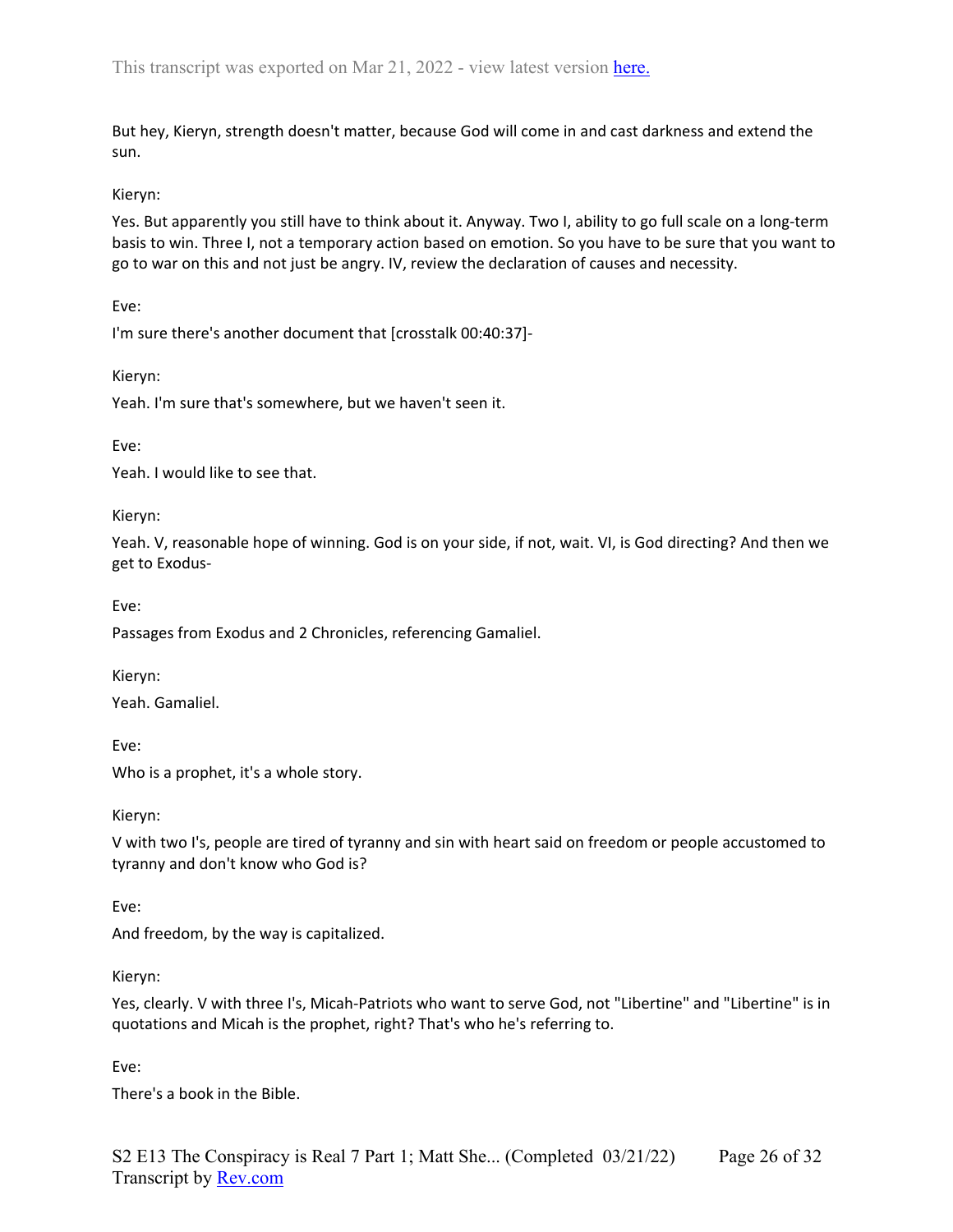Kieryn:

There's a book called Micah.

Eve:

That he supposedly wrote. Last page.

Kieryn:

Yes. Finally, we're getting to the end of this shit. 13, warrior priests. A, living sacrifice. B, intercession through prayer and action. C, Adam was told to tend and guard, in parentheses and then quotes, "abad and shamar."

Eve:

I don't know who that's referencing.

Kieryn:

I don't either, actually. So I'm not sure.

Eve:

I'm sure this is like, "We're going to get into the Hebrew words for tend and guard." That's my guess.

Kieryn:

That's probably what it is. Yeah. If anyone has a King concordance and feels like looking that up, go for it. I don't want to. D-

Eve:

It was too heavy to take when I got divorced.

Kieryn:

This thing's way fucking fat, it's so heavy.

Eve:

They were largely the tool of my non-corporal punishment. So it was like, "Go and look up this word in the concordance and write five pages about what you find there. Look at every verse that's referenced to it."

Kieryn:

As a sidebar, what is a concordance?

Eve:

It's an index of every key term listed in the Bible.

Kieryn:

It also has what that word is in Hebrew and Greek or whatever and then you can go look that up.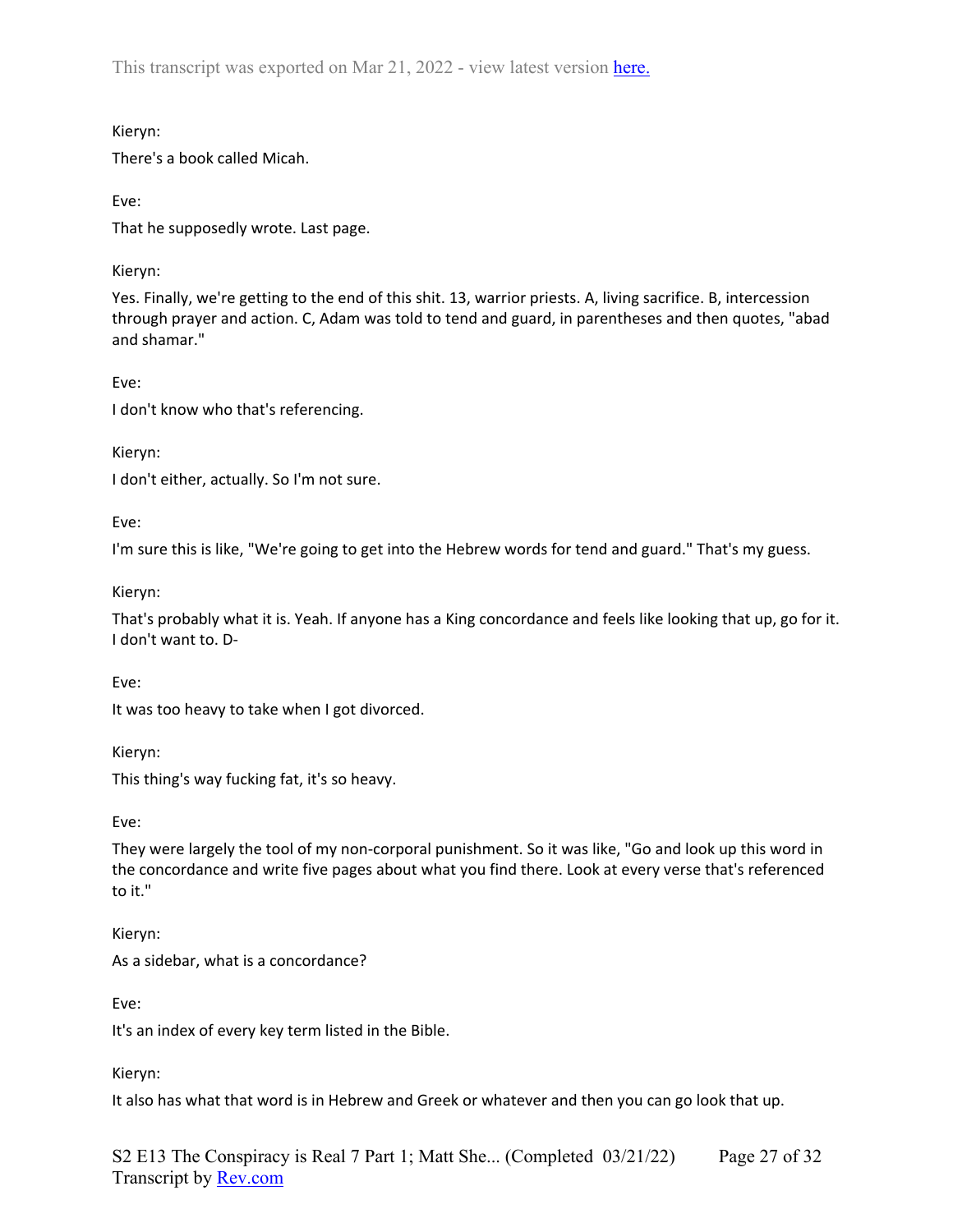## Eve:

My eyes are rolling so far back into my head right now.

Kieryn:

Yeah. So anyway, that was definitely used-

Eve:

It's useful if you really care, but I-

Kieryn:

It's also used as a punishment and it's really irritating. D, warrior equals guardianship.

Eve:

That's the whole husband thing of-

Kieryn: Yeah. The umbrella's.

Eve:

Yeah. You're supposed to tend things. I love how it's not, I don't have... This whole, it's just so violent. It's just so violent.

Kieryn:

Yeah. E, 2 Chronicles 23 versus 8 and 9, armed guards and weapons in the tabernacle. F, prayer humili... No, hold on. Prayer, humility, wisdom, courage and protection. Prayer, humility is-

Eve:

Missing a comma.

Kieryn:

Yeah. There should be a comma, but there's not. G, James 4:8, draw near to God and purge double mindedness.

Eve:

It's like getting rid of a cold.

Kieryn:

Yeah. H, James 4:17, not doing the right thing is sin.

Eve:

Oh my God, I forgot about that verse. That is a huge source of guilt for Christians, that passage is so layered. I mean, it's basically the whole, no choice is a choice for the oppressor, but it's layered with, if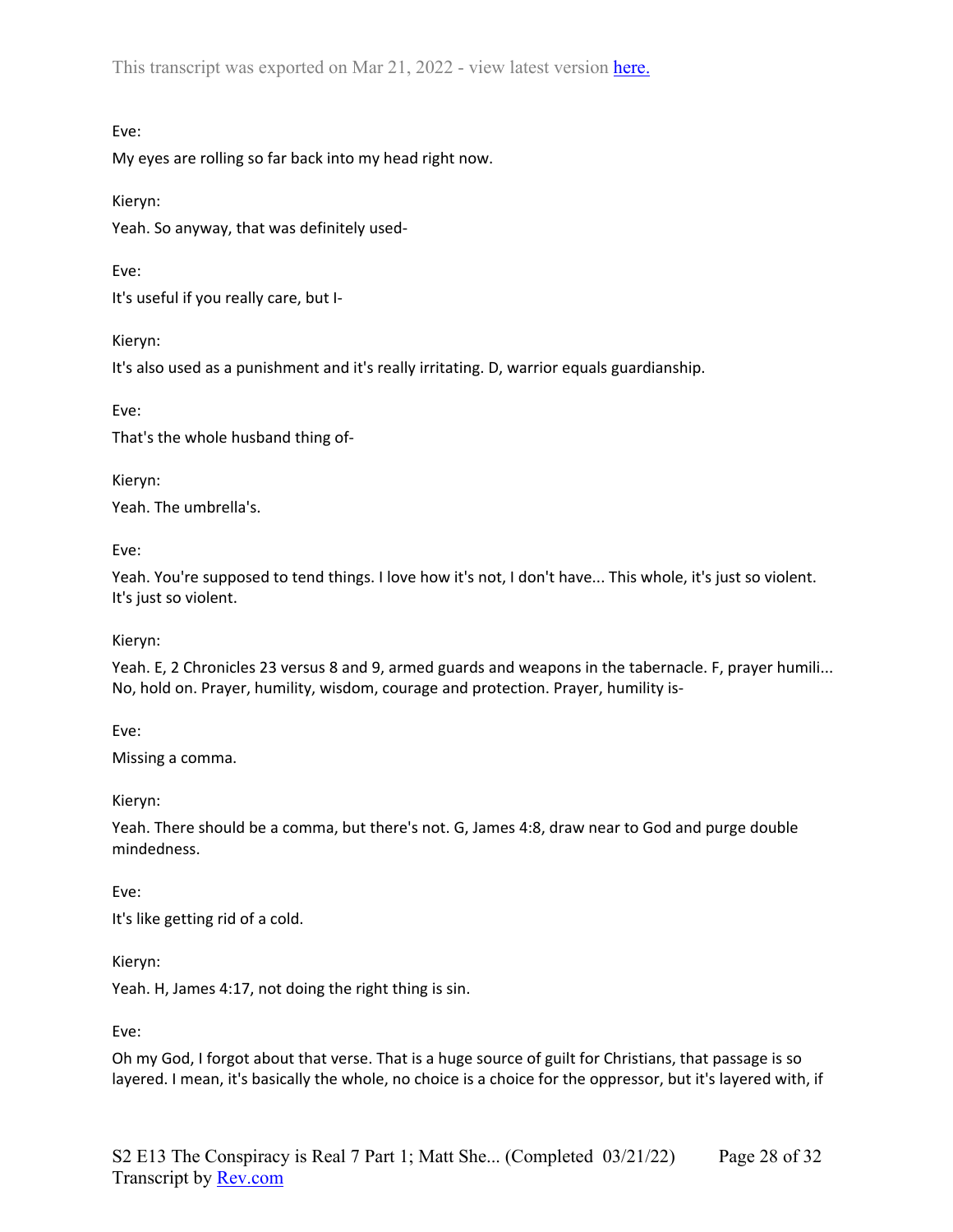you know to do the right thing and you don't do it. It doesn't mean you're actively doing the wrong thing, you're just not doing the right thing.

Kieryn:

Not doing the right thing, that's just as bad.

Eve:

That's just as bad as actively doing the wrong thing.

#### Kieryn:

Yeah. It's like not stopping someone from murdering someone, but you saw someone murder someone, is just as bad as actually doing the murder.

Eve:

Right. So therefore it's your fault.

Kieryn:

Right. Despite that you could have also been murdered if you'd gotten involved.

Eve:

Yeah. But the murder is your fault, you are the murderer.

Kieryn:

Yep. Same level. The last one on this warrior priests bullet point is Proverbs 21:31 quote, "Prepare your horse for battle, but the battle is the Lord's." End quote.

Eve:

The last point is just this beautiful platitude and it says, freedom is in Jesus Christ, where the spirit of God is there's Liberty and Liberty is capitalized.

Kieryn:

Yes. This is the Biblical Basis for War. So you just have to go through this list and ask yourselves these questions.

Eve:

Got it guys. Now you're ready to go to war.

Kieryn:

And now you're ready, if your answer is, yes, that you are ready to go to war and it is not a sin-

Eve:

Beautiful.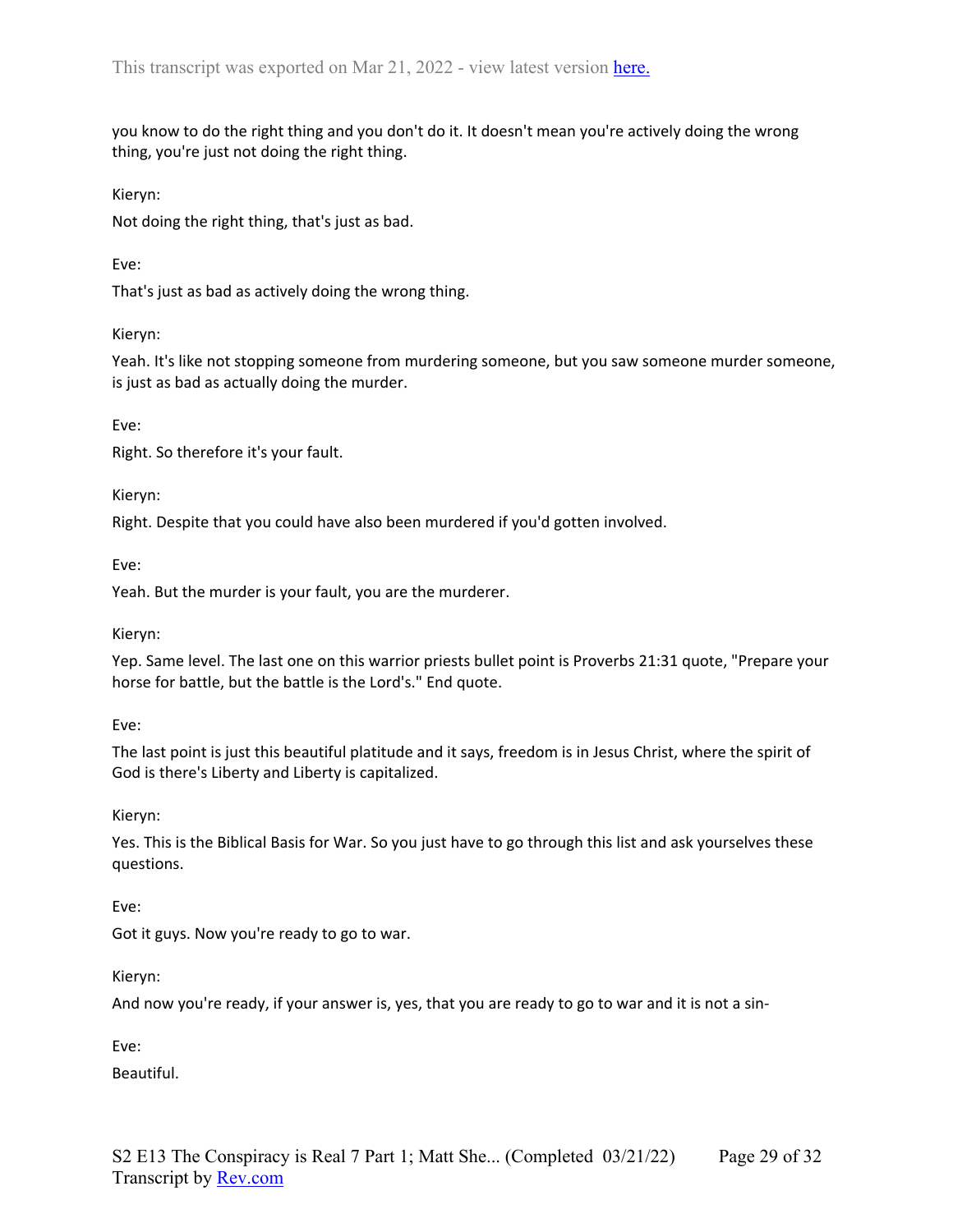## Kieryn:

Or bad, or unnecessary bloodshed. So that's the first thing that's been going around.

Eve:

It's just a thing that happens guys, it's just a thing.

## Kieryn:

War is a perfectly normal, everyday thing that occurs, that people don't have a choice about whether it occurs, it just does, it's like a hurricane.

# Eve:

Yeah. So we're going to make those a two parter, because we want to get through the restoration bit and more into the actual history of what he's been doing. So we're going to end this here.

Kieryn:

Yes. But if you want to go look up all the verses that he quoted, you totally can, you can Google it.

Eve:

I'm so bad. So bad.

# Kieryn:

Anyway, Matt Shea is really, really bad. Really, really bad. So bad and he's coming for everybody and there's a reason that he's being not allowed to be representative anymore, hopefully.

Eve:

I mean, you don't know that they're going to find him guilty.

Kieryn:

Right. I said hopefully.

Eve:

Remember all of those state senators in Oregon who just ran off.

Kieryn:

Yeah.

Eve:

That could happen again and by the way guys, those state senators pretty much were all aligned with Redoubters.

Kieryn:

Yeah. Shea is the person who has gone and done those things with those people as well.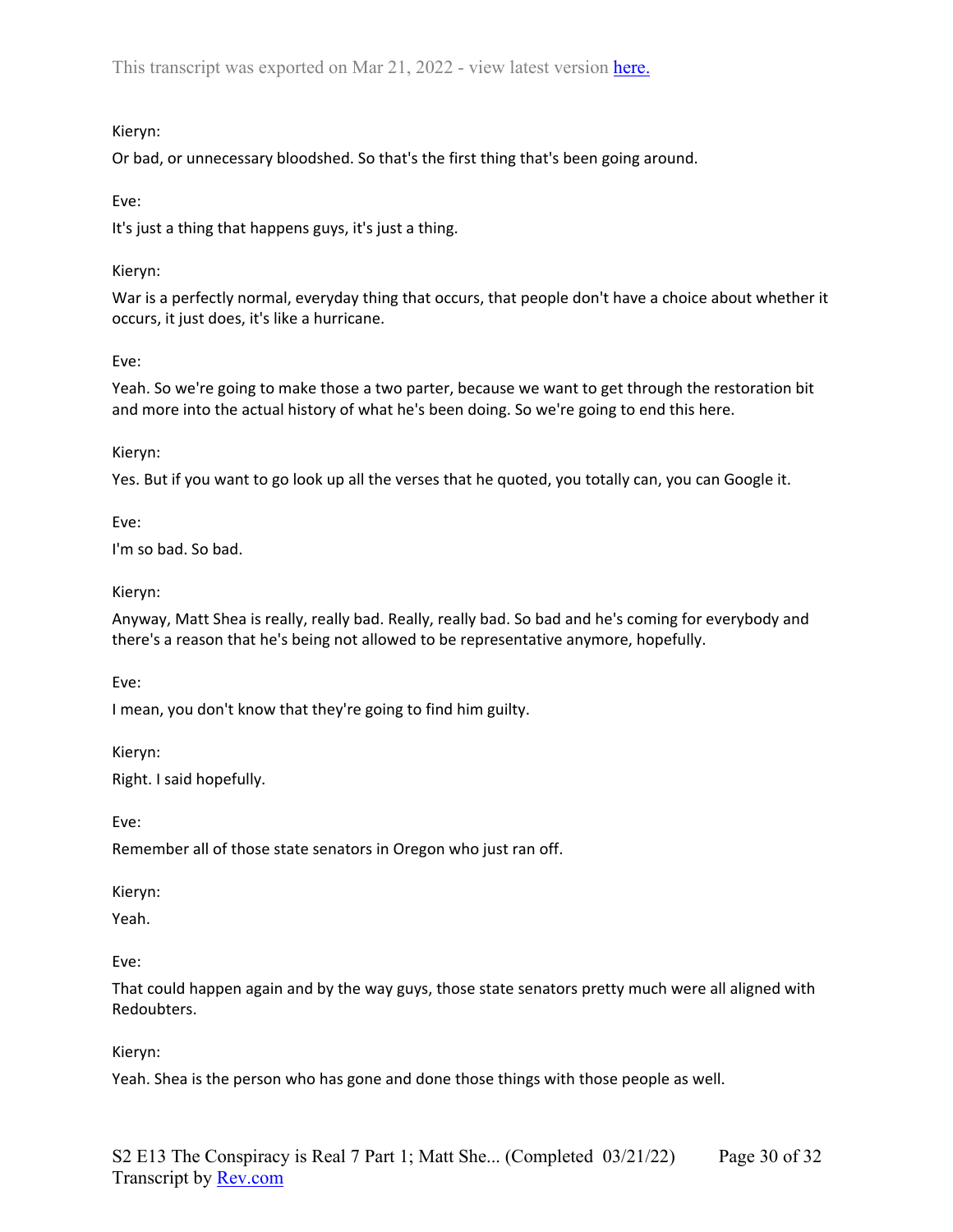Eve:

He's like hardcore supporting them.

Kieryn:

He's gone to every Bundy bullshit related stuff. He is hardcore into making the theocracy a real thing. He is the conspiracy.

Eve:

I mean, one of many.

Kieryn:

One of many. The conspiracy is real part nine.

Eve:

I mean, we should have just titled this podcast, The Conspiracy is Real.

Kieryn:

We really should have.

Eve:

Kieryn, I know you need to run. So finish this up here and reset and restart with part two later.

Kieryn:

Yes. I hope everyone enjoyed this episode. If you want to have access to the full archive, you can become a patron on our Patreon, which is patreon.com/kitchentablecult Pod. Email us your questions at kitchentablecult@gmail.com or tweet us on the Twitter site.

Eve:

On the Twitter site.

Kieryn:

On the Twitter site, we're Kitchen Cult Pod.

Eve:

The site that shall not be named.

Kieryn:

Yes. Tune in next time when we'll go into even more detail, we'll get into his restoration document, which is boy, it is a thing. This may wind up being a three parter, there's just so much here.

Eve:

It is spicy. We have so many little things, little Easter eggs left for you. It's going to be really good.